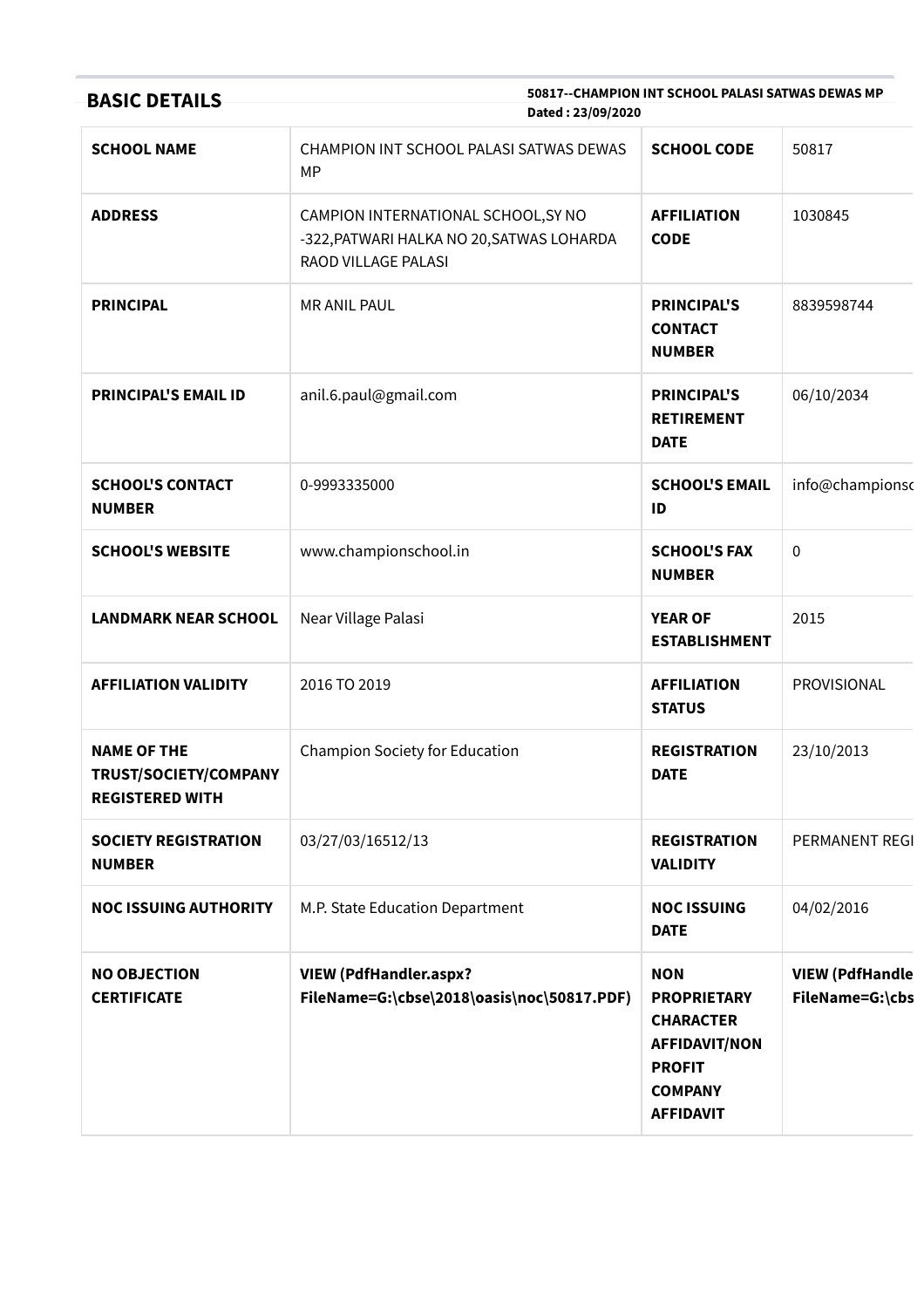| <b>FACULTY DETAILS</b>                                                                                                                                                                                           | 50817--CHAMPION INT SCHOOL PALASI SATWAS DEWAS MP |                                                                                                        |            |
|------------------------------------------------------------------------------------------------------------------------------------------------------------------------------------------------------------------|---------------------------------------------------|--------------------------------------------------------------------------------------------------------|------------|
|                                                                                                                                                                                                                  | Dated: 23/09/2020                                 |                                                                                                        |            |
| TOTAL NUMBER OF TEACHERS (ALL CLASSES)                                                                                                                                                                           | 26                                                | <b>NUMBER OF PGTs</b>                                                                                  | $\Omega$   |
| <b>NUMBER OF TGTS</b>                                                                                                                                                                                            | 11                                                | <b>NUMBER OF PRTS</b>                                                                                  | 13         |
| <b>NUMBER OF PETS</b>                                                                                                                                                                                            | 01                                                | <b>OTHER NON-</b><br><b>TEACHING STAFF</b>                                                             | 02         |
| NUMBER OF MANDATORY TRAINING QUALIFIED TEACHERS                                                                                                                                                                  | 25                                                | <b>NUMBER OF</b><br><b>TRAININGS</b><br><b>ATTENDED BY</b><br><b>FACULTY SINCE</b><br><b>LAST YEAR</b> | 05         |
| <b>WHETHER SPECIAL EDUCATOR APPOINTED?</b>                                                                                                                                                                       | <b>YES</b>                                        | <b>WHETHER</b><br><b>COUNSELLOR</b><br><b>AND WELLNESS</b><br><b>TEACHER</b><br><b>APPOINTED?</b>      | <b>YES</b> |
| HAS MANDATORY TRAINING OF TEACHERS AS PER THE TRAINING POLICY<br>(SECTION-16 OF AFFILIATION BYE-LAWS)<br>(http://cbseaff.nic.in/cbse_aff/attachment/onlineservices/affiliation-Bye-<br>Laws.pdf) BEEN COMPLETED? | <b>YES</b>                                        |                                                                                                        |            |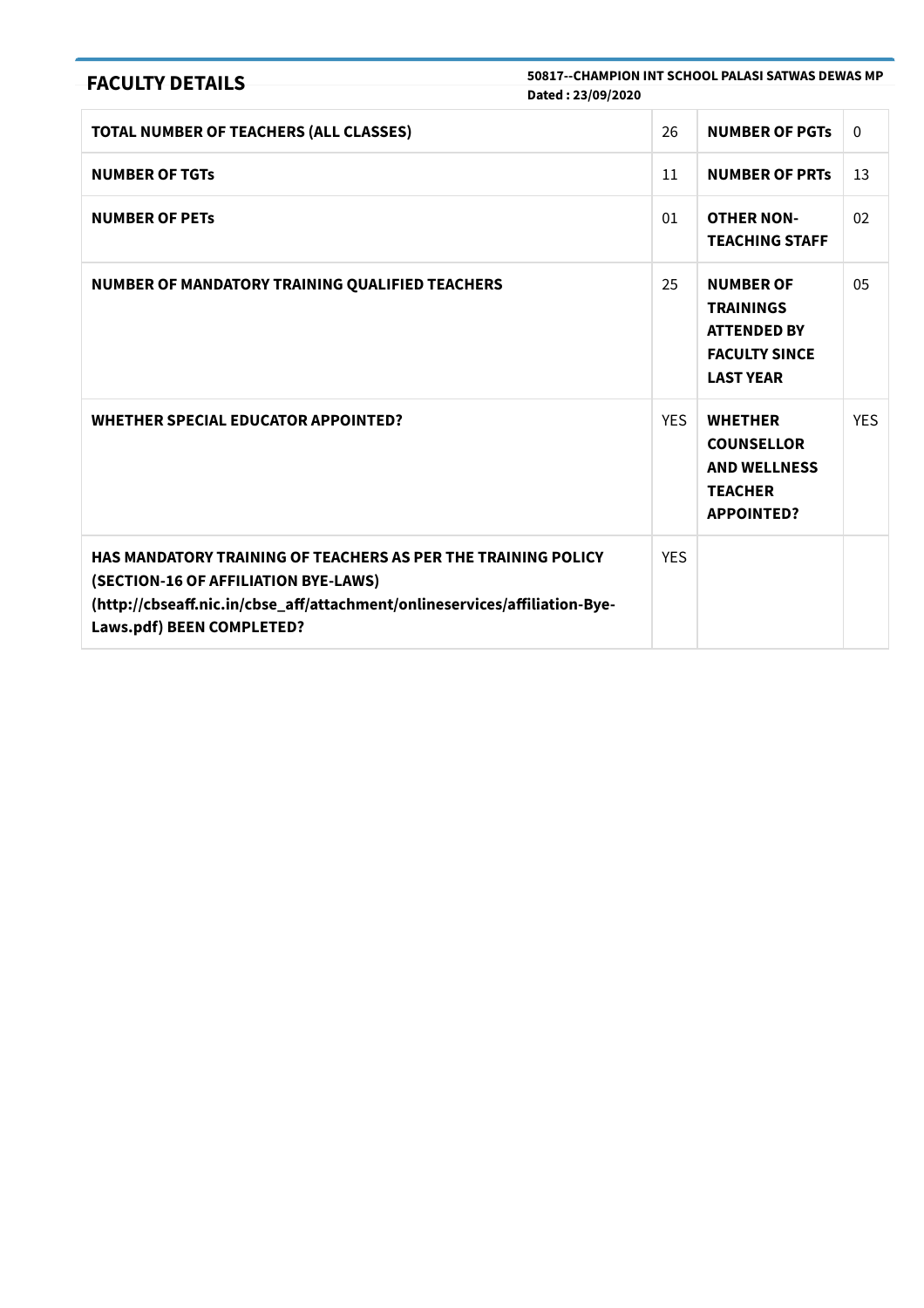STUDENT DETAILS

50817--CHAMPION INT SCHOOL PALASI SATWAS DEWAS MP Dated : 23/09/2020

| <b>CLASS</b>            | <b>TOTAL NUMBER OF SECTIONS</b> | <b>TOTAL PER CLASS INTAKE</b> | <b>TOTAL NUMBER OF STUDENTS</b> |
|-------------------------|---------------------------------|-------------------------------|---------------------------------|
| $\mathbf 1$             | $01\,$                          | 40                            | 41                              |
| $\mathbf{2}$            | 02                              | 35                            | 65                              |
| $\mathbf{3}$            | 02                              | 35                            | 66                              |
| $\overline{\mathbf{4}}$ | 02                              | 35                            | 58                              |
| 5                       | $01\,$                          | 35                            | 33                              |
| $\bf 6$                 | 02                              | 35                            | 61                              |
| $\overline{\mathbf{I}}$ | 02                              | 35                            | 52                              |
| $\pmb{8}$               | 01                              | 41                            | 41                              |
| $\boldsymbol{9}$        | 02                              | 40                            | 56                              |
| ${\bf 10}$              | 02                              | 35                            | 57                              |
| 11                      | $00\,$                          | $00\,$                        | $00\,$                          |
| 12                      | $00\,$                          | ${\bf 00}$                    | ${\bf 00}$                      |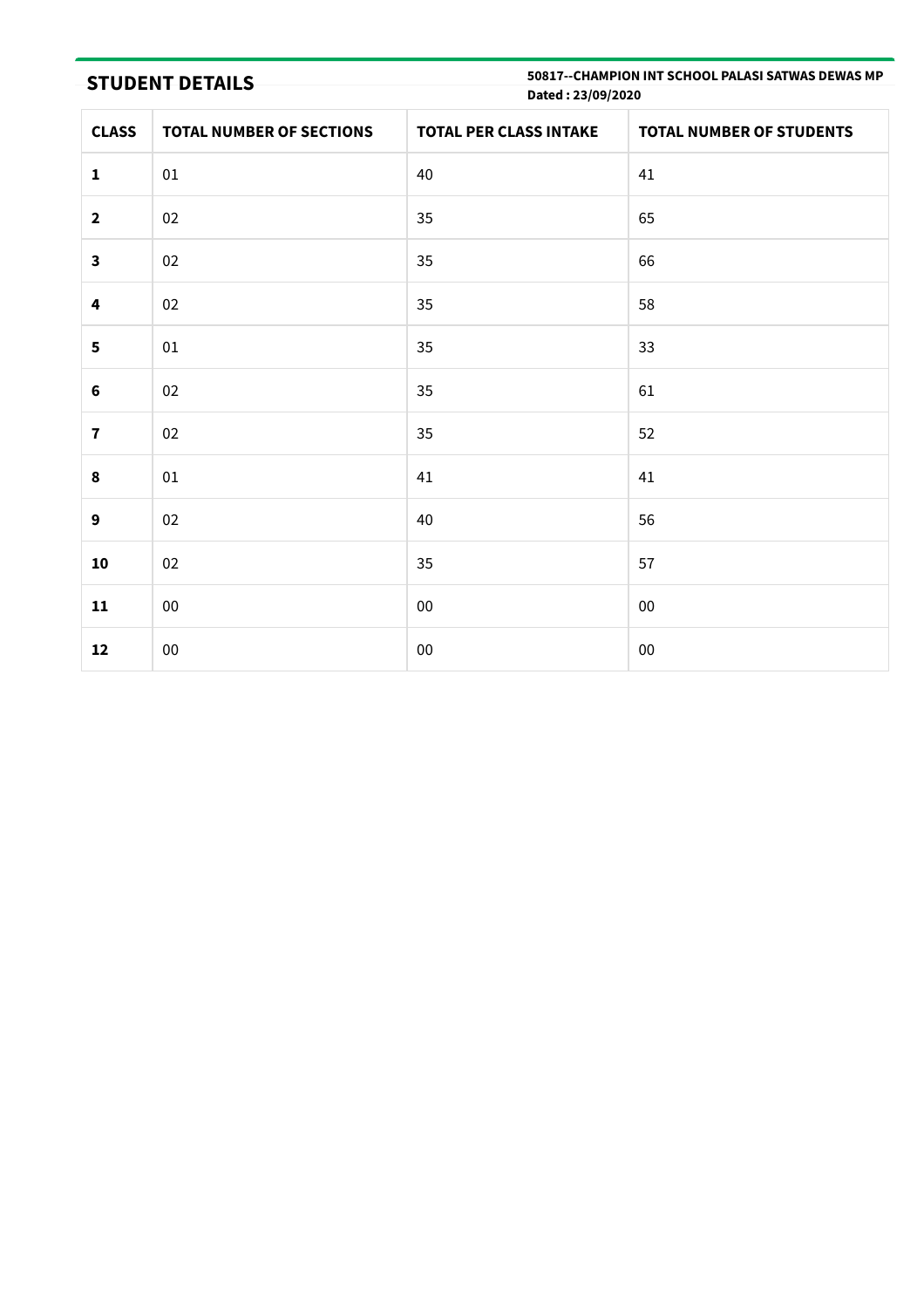| <b>ACADEMIC DETAILS</b>              | 50817--CHAMPION INT SCHOOL PALASI SATWAS DEWAS MP<br>Dated: 23/09/2020 |
|--------------------------------------|------------------------------------------------------------------------|
|                                      |                                                                        |
| <b>SUBJECTS OFFERED FOR CLASS 10</b> | <b>SUBJECTS OFFERED FOR CLASS 12</b>                                   |
| 086---SCIENCE                        | $000--NA$                                                              |
| 087---SOCIAL SCIENCE                 |                                                                        |
| 041---MATHEMATICS                    |                                                                        |
| 241---MATHEMATICS BASIC              |                                                                        |
| 184---ENGLISH LANG & LIT.            |                                                                        |
| 085---HINDI COURSE-B                 |                                                                        |
|                                      |                                                                        |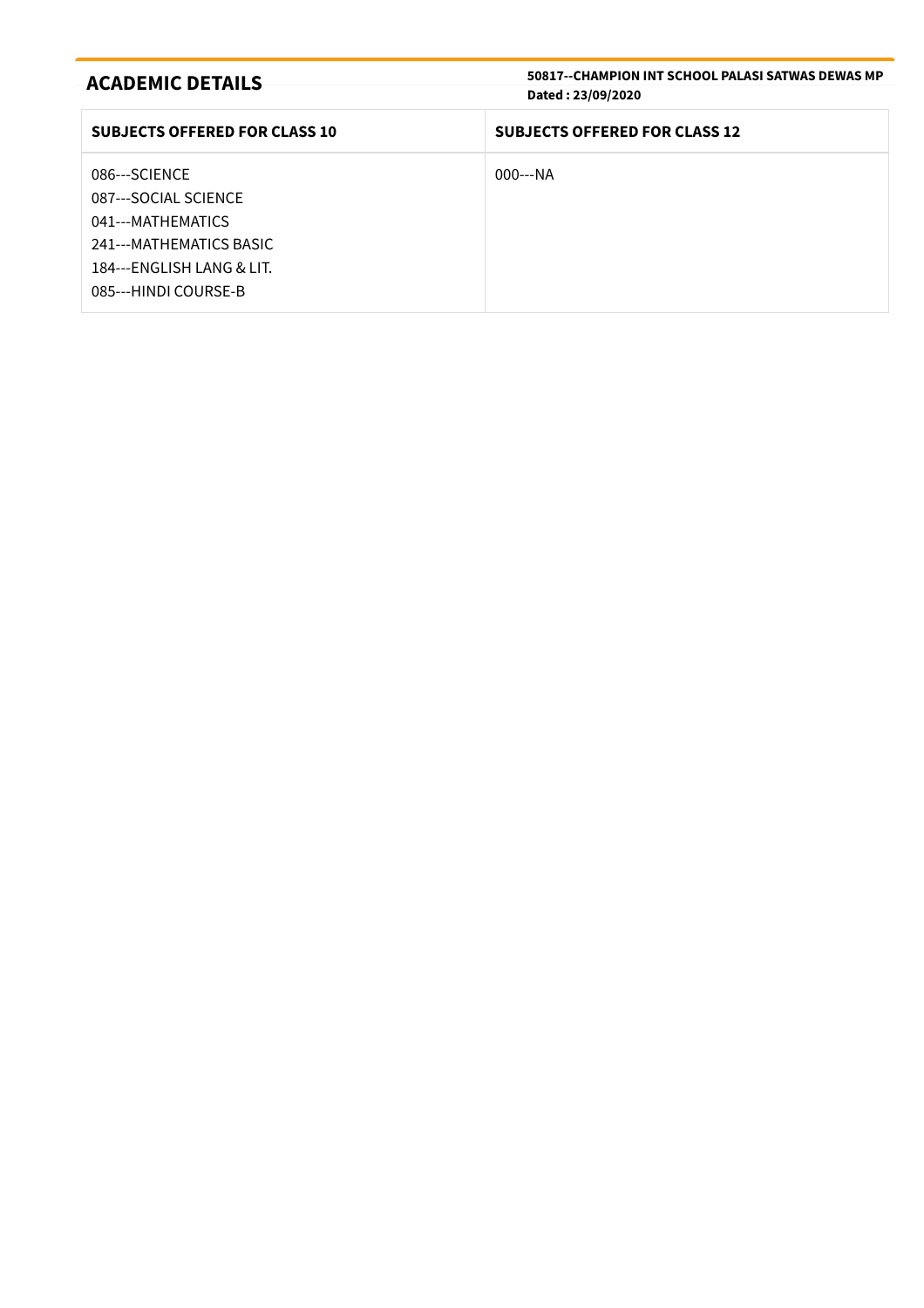| <b>INFRASTRUCTURE DETAILS</b>                                             |       | 50817--CHAMPION INT SCHOOL PALASI SATWAS DEWAS MP<br>Dated: 23/09/2020               |    |
|---------------------------------------------------------------------------|-------|--------------------------------------------------------------------------------------|----|
| <b>TOTAL NUMBER</b><br>OF SITES OF<br><b>SCHOOL</b>                       | 01    | <b>TOTAL NUMBER</b><br>OF BUILDING<br><b>BLOCKS</b>                                  | 01 |
| <b>TOTAL AREA OF</b><br><b>SCHOOL IN</b><br><b>SQUARE METRES</b>          | 16600 | <b>TOTAL NUMBER</b><br><b>OF</b><br><b>PLAYGROUNDS</b>                               | 02 |
| <b>TOTAL AREA OF</b><br><b>PLAYGROUND IN</b><br><b>SQUARE METRES</b>      | 8118  | <b>TOTAL NUMBER</b><br><b>OF ROOMS</b>                                               | 41 |
| <b>TOTAL NUMBER</b><br><b>OF SMALL-SIZED</b><br><b>ROOMS</b>              | 06    | <b>TOTAL NUMBER</b><br>OF MEDIUM-SIZED<br><b>ROOMS</b>                               | 27 |
| <b>TOTAL NUMBER</b><br>OF LARGE-SIZED<br><b>ROOMS</b>                     | 08    | <b>TOTAL NUMBER</b><br>OF MALE REST<br><b>ROOM</b>                                   | 02 |
| <b>TOTAL NUMBER</b><br>OF FEMALE REST<br><b>ROOM</b>                      | 02    | <b>NUMBER OF</b><br><b>GIRLS TOILET</b>                                              | 03 |
| <b>NUMBER OF BOYS</b><br><b>TOILET</b>                                    | 03    | <b>NUMBER OF</b><br><b>TOILETS FOR</b><br><b>DIFFERENTLY</b><br><b>ABLED PERSONS</b> | 01 |
| <b>NUMBER OF</b><br><b>WASHROOMS</b><br><b>FOR FEMALE</b><br><b>STAFF</b> | 01    | <b>NUMBER OF</b><br><b>WASHROOMS FOR</b><br><b>MALE STAFF</b>                        | 01 |
| <b>TOTAL NUMBER</b><br><b>OF LIBRARIES</b>                                | 01    | <b>NUMBER OF</b><br><b>LABORATORIES</b>                                              | 01 |
| <b>TOTAL NUMBER</b><br>OF STUDENT<br><b>CANTEENS</b>                      | 00    | <b>TOTAL NUMBER</b><br><b>OF STAFF</b><br><b>CANTEENS</b>                            | 01 |
| <b>NUMBER OF</b><br><b>WATER</b><br><b>PURIFIERS/ROS</b>                  | 01    | <b>NUMBER OF</b><br><b>AUDITORIUMS</b>                                               | 00 |
| <b>NUMBER OF</b><br><b>LIFTS/ELEVATORS</b>                                | 00    | <b>NUMBER OF</b><br><b>DIGITAL</b><br><b>CLASSROOMS</b>                              | 01 |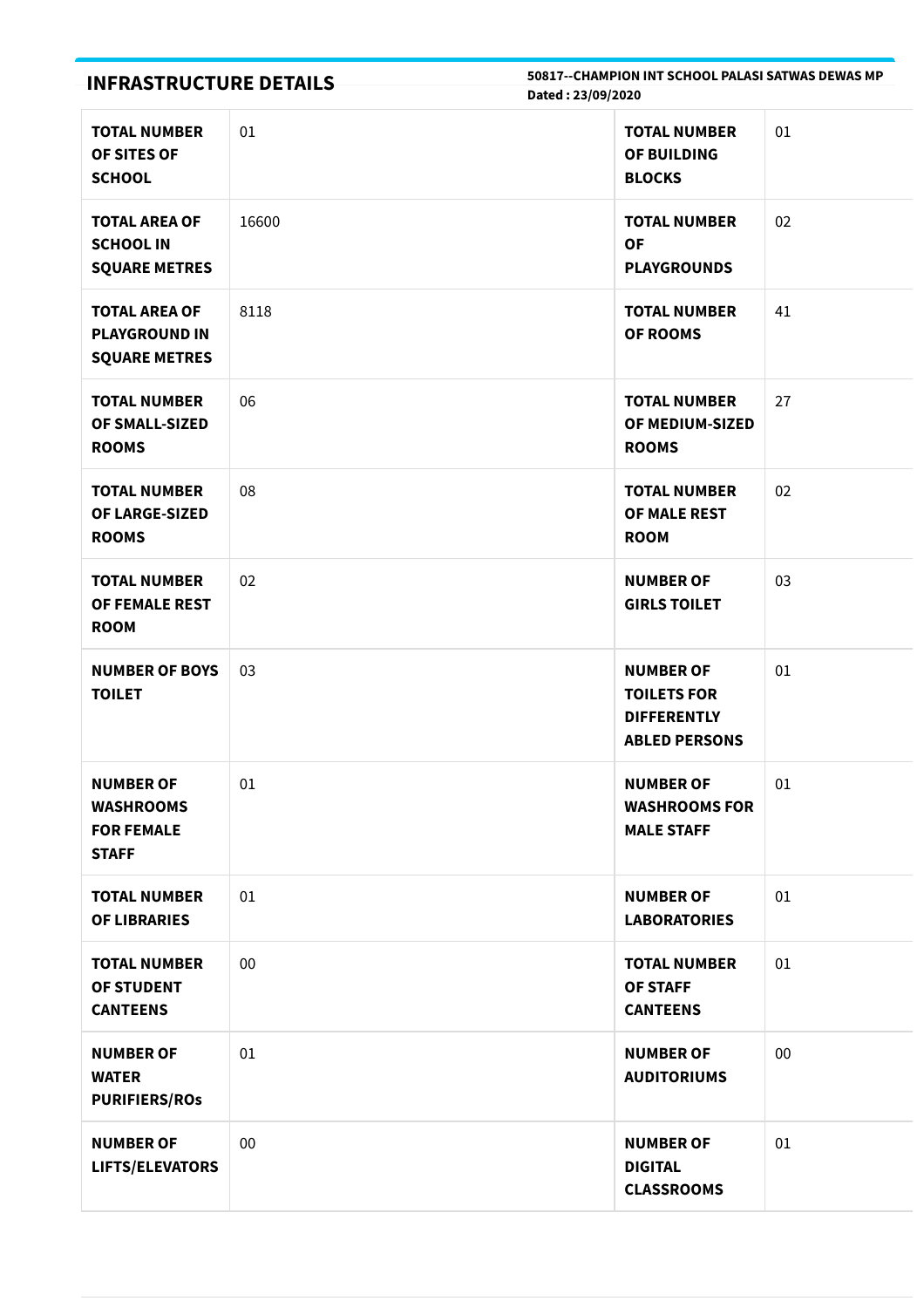| <b>DOES THE</b><br><b>SCHOOL HAVE</b><br><b>HOSTEL FACILITY</b>                   | NO.        | <b>DOES THE</b><br><b>SCHOOL HAVE</b><br><b>GUARDS</b><br><b>EMPLOYED FOR</b><br><b>SAFETY</b> | <b>YES</b> |
|-----------------------------------------------------------------------------------|------------|------------------------------------------------------------------------------------------------|------------|
| <b>DOES THE</b><br><b>SCHOOL HAVE</b><br><b>FIRE</b><br><b>EXTINGUISHERS</b>      | <b>YES</b> | <b>DOES THE</b><br><b>SCHOOL HAVE</b><br><b>SPRINKLERS</b>                                     | <b>NO</b>  |
| <b>DOES THE</b><br><b>SCHOOL HAVE</b><br><b>CCTV CAMERAS</b><br><b>INSTALLED?</b> | <b>YES</b> | <b>IS THE SCHOOL</b><br><b>EXAMINATION</b><br><b>CENTER OF CBSE?</b>                           | <b>NO</b>  |
| <b>TOTAL NUMBER</b><br>OF COMPUTERS<br><b>IN ALL</b><br><b>COMPUTER LAB</b>       | 30         | <b>DOES THE</b><br><b>SCHOOL HAVE</b><br><b>WEB SERVERS</b>                                    | <b>YES</b> |
| <b>DOES THE</b><br><b>SCHOOL HAVE A</b><br><b>BOUNDARY</b><br><b>WALL?</b>        | <b>YES</b> | <b>IS YOUR SCHOOL</b><br><b>BARRIER FREE/</b><br><b>HAS RAMPS?</b>                             | <b>YES</b> |
| <b>DOES THE</b><br><b>SCHOOL HAVE</b><br><b>CLINIC FACILITY?</b>                  | NO.        | <b>DOES THE</b><br><b>SCHOOL HAVE A</b><br><b>STRONG ROOM?</b>                                 | <b>YES</b> |
| <b>DOES THE</b><br><b>SCHOOL HAVE A</b><br><b>GYMNASIUM?</b>                      | NO         | <b>IS YOUR SCHOOL</b><br><b>WI-FI ENABLED?</b>                                                 | YES        |
| <b>PROVISION OF</b><br><b>WEB BASED</b><br><b>LEARNING</b><br><b>PROGRAMS?</b>    | <b>YES</b> | <b>DOES THE</b><br><b>SCHOOL HAVE</b><br><b>FIRE ALARMS?</b>                                   | <b>NO</b>  |
| <b>DOES THE</b><br><b>SCHOOL HAVE</b><br><b>SPORTS</b><br><b>FACILITY?</b>        | <b>YES</b> | <b>DOES THE</b><br><b>SCHOOL HAVE</b><br><b>INDOOR GAMES</b><br><b>FACILITY?</b>               | <b>YES</b> |
| <b>DOES THE</b><br><b>SCHOOL HAVE A</b><br><b>SWIMMING</b><br>POOL?               | <b>NO</b>  | <b>DOES THE</b><br><b>SCHOOL HAVE</b><br><b>DANCE/MUSIC</b><br><b>FACILITY?</b>                | <b>YES</b> |
| <b>TOTAL NUMBER</b><br><b>OF BUSES</b><br><b>OWNED</b>                            | 13         | <b>TOTAL NUMBER</b><br>OF BUSES HIRED                                                          | $00\,$     |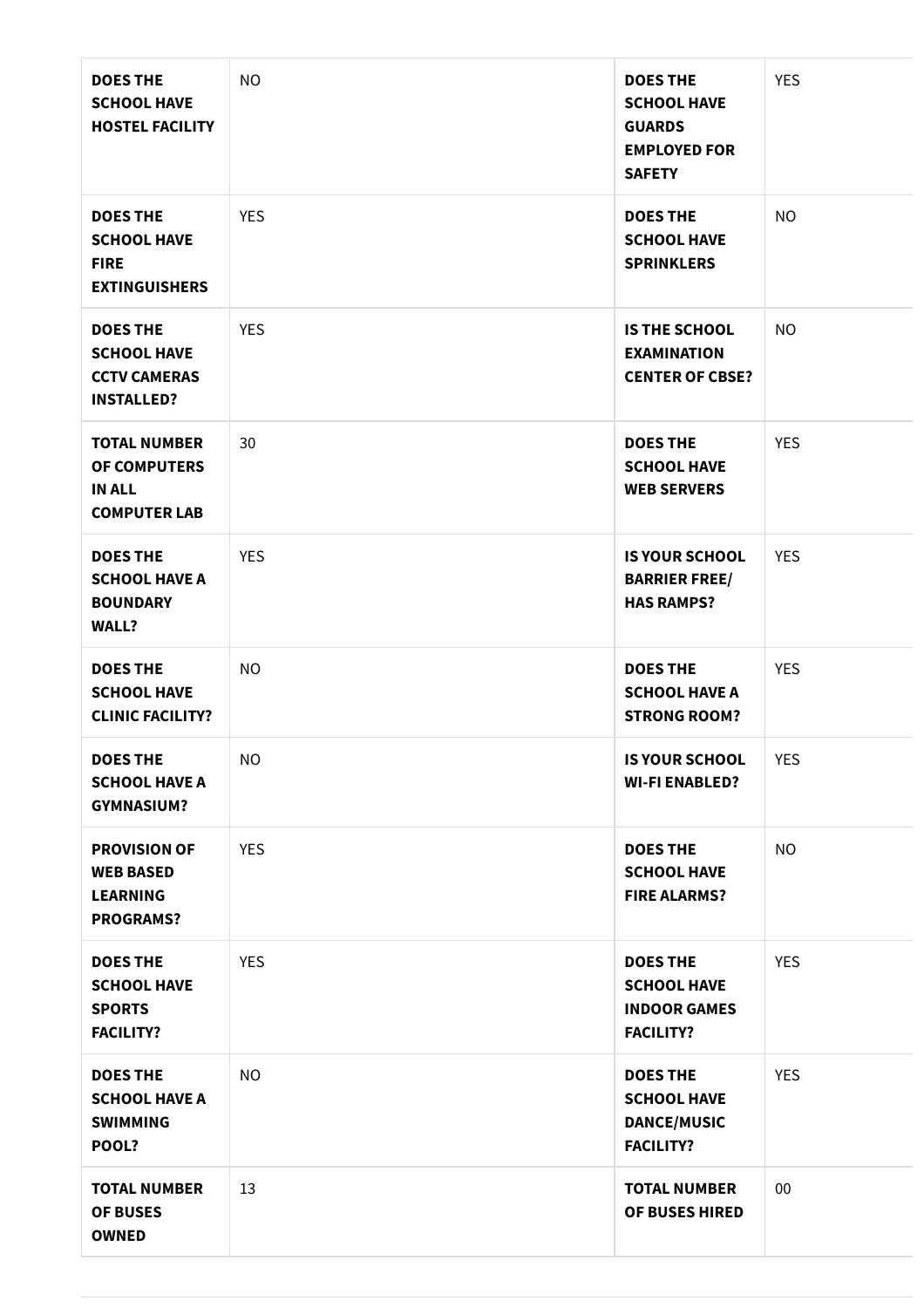| <b>TOTAL NUMBER</b><br><b>OF</b><br><b>VANS/MATADORS</b>                                                                                                                                                         | 03                                                                               | <b>TOTAL NUMBER</b><br><b>OF DRIVERS</b>                                                                            | 14                                       |
|------------------------------------------------------------------------------------------------------------------------------------------------------------------------------------------------------------------|----------------------------------------------------------------------------------|---------------------------------------------------------------------------------------------------------------------|------------------------------------------|
| <b>NUMBER OF</b><br><b>FEMALE</b><br><b>ATTENDANTS FOR</b><br><b>BUS DUTY</b>                                                                                                                                    | 13                                                                               | <b>NUMBER OF</b><br><b>ACTIVITY ROOMS</b>                                                                           | 04                                       |
| <b>NAME OF</b><br><b>TRANSPORT</b><br><b>COORDINATOR</b>                                                                                                                                                         | <b>AJAY RATHORE</b>                                                              | <b>TRANSPORT</b><br><b>COORDINATOR</b><br><b>CONTACT</b>                                                            | 9589834355                               |
| <b>BUILDING SAFETY</b><br><b>CERTIFICATE</b>                                                                                                                                                                     | <b>VIEW (PdfHandler.aspx?</b><br>FileName=G:\cbse\2018\oasis\building\50817.PDF) | <b>TRANSPORT</b><br><b>SAFETY</b><br><b>CERTIFICATE</b>                                                             | VIEW (PdfHandler.a<br>FileName=G:\cbse\: |
| <b>ARE THE HEALTH</b><br>AND HYGIENE,<br><b>TOILETS ON ALL</b><br>FLOORS,<br><b>SEPARATE</b><br><b>TOILETS FOR</b><br>STAFF, RAMPS,<br>SIGNBOARDS,<br><b>ETC. BEING</b><br><b>MAINTAINED</b><br><b>PROPERLY?</b> | <b>YES</b>                                                                       | <b>IS THE SCHOOL</b><br><b>INFRASTRUCTURE</b><br><b>BEING USED FOR</b><br><b>ANY COMMERCIAL</b><br><b>ACTIVITY?</b> | <b>NO</b>                                |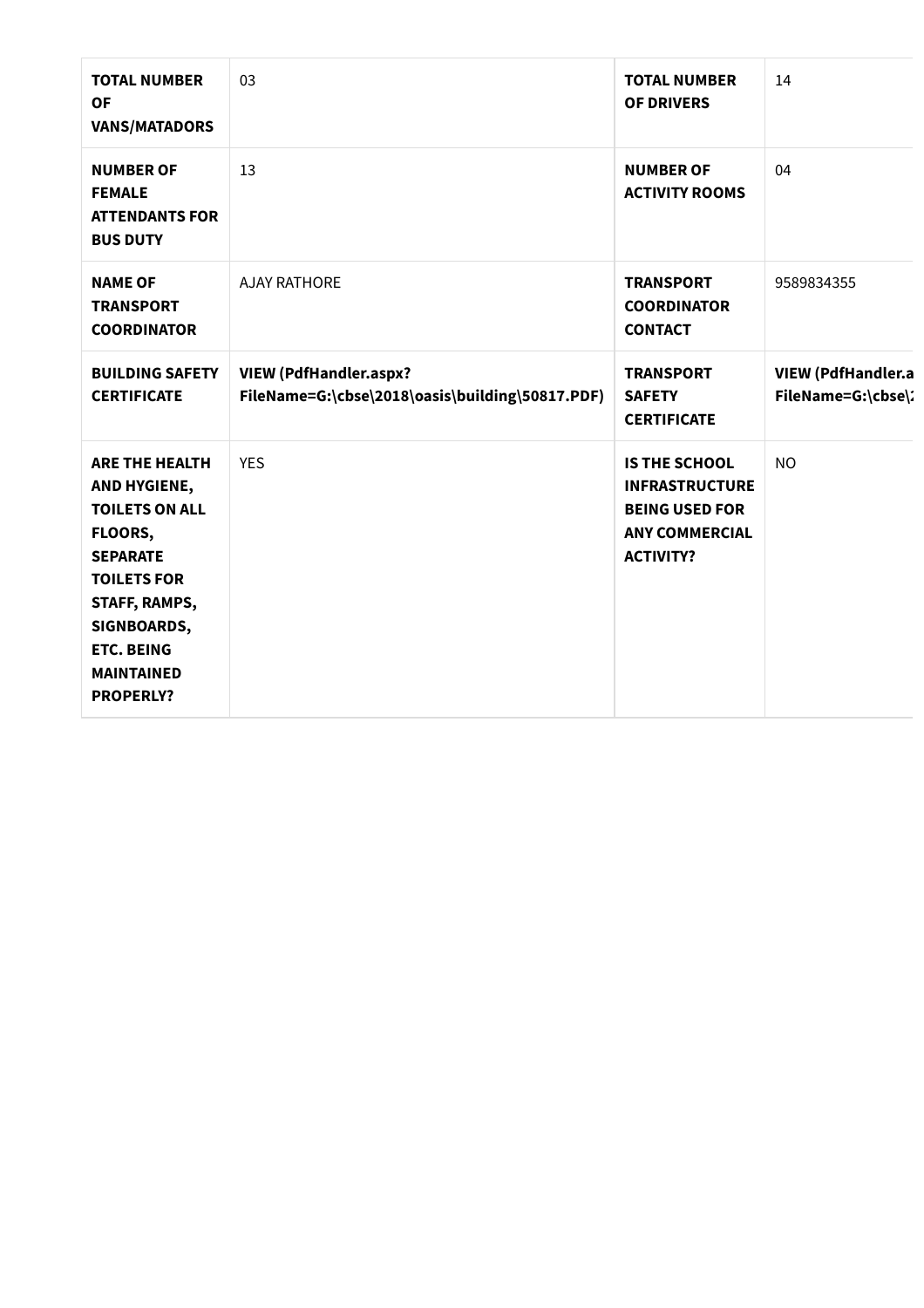| <b>LOCATION DETAILS</b>                    |                                             | 50817--CHAMPION INT SCHOOL PALASI SATWAS DEWAS MP<br>Dated: 23/09/2020 |     |
|--------------------------------------------|---------------------------------------------|------------------------------------------------------------------------|-----|
| <b>NEAREST NATIONALISED</b><br><b>BANK</b> | UNION BANK OF INDIA                         | DISTANCE OF BANK FROM SCHOOL IN KM                                     | 04  |
| <b>NEAREST BUS STATION</b>                 | LOHARDA                                     | DISTANCE OF BUS TERMINAL FROM SCHOOL<br>IN KM                          | 04  |
| <b>NEAREST RAILWAY</b><br><b>STATION</b>   | <b>HARDA</b>                                | DISTANCE OF RAILWAY STATION FROM<br><b>SCHOOL IN KM</b>                | 63  |
| <b>NEAREST AIRPORT</b>                     | DEVI AHILYA AIRPORT<br><b>INDORE</b>        | DISTANCE OF AIRPORT FROM SCHOOL IN KM                                  | 120 |
| <b>NEAREST HOSPITAL</b>                    | <b>GOVERNMENT HOSPITAL</b><br><b>SATWAS</b> | DISTANCE OF HOSPITAL FROM SCHOOL IN KM                                 | 06  |
| <b>NEAREST POLICE</b><br><b>STATION</b>    | <b>SATWAS</b>                               | DISTANCE OF POLICE STATION FROM SCHOOL<br><b>IN KM</b>                 | 06  |
| <b>NEAREST METRO</b><br><b>STATION</b>     |                                             | DISTANCE OF METRO FROM SCHOOL IN KM                                    |     |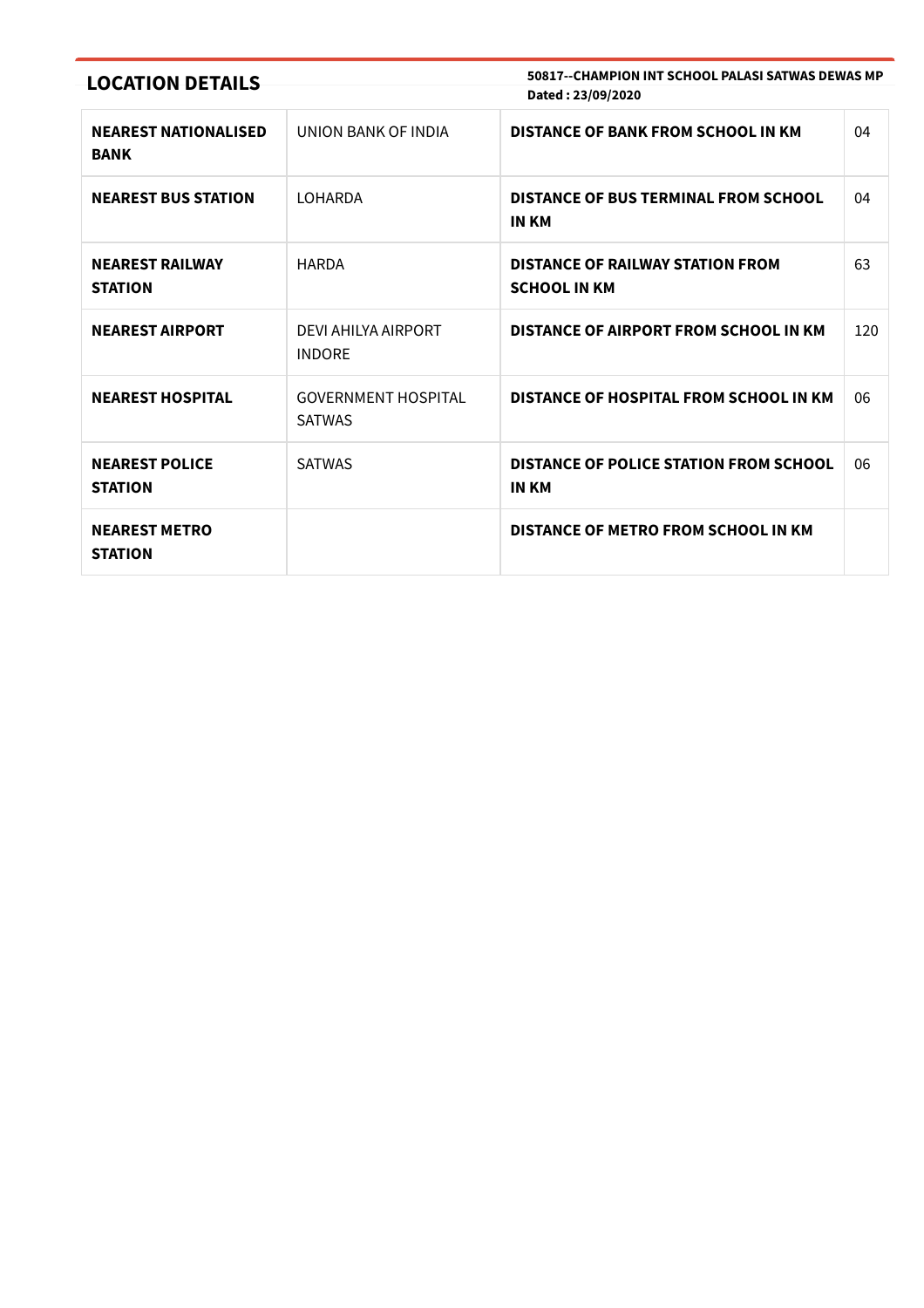CONTRIBUTION TOWARDS ENVIRONMENT PROTECTION AND INTITUDE PALASI SATWAS DEWAS MP Dated : 23/09/2020

| WHETHER RAIN WATER HARVESTING HAS<br><b>BEEN DONE IN THE CAMPUS?</b>                                                                                | <b>YES</b> | <b>WHETHER ROOF WATER HARVESTING IS</b><br><b>BEING UNDERTAKEN BY THE SCHOOL?</b>                                                                      | <b>NO</b>  |
|-----------------------------------------------------------------------------------------------------------------------------------------------------|------------|--------------------------------------------------------------------------------------------------------------------------------------------------------|------------|
| WHETHER HARVESTED WATER IS RECYCLED<br><b>FOR GARDENING, ETC?</b>                                                                                   | <b>YES</b> | <b>WHETHER SCHOOL ENSURES</b><br><b>MAINTENANCE OF ALL WATER</b><br><b>FAUCETS/PIPES ETC TO PREVENT ANY</b><br><b>LEAKAGES?</b>                        | <b>YES</b> |
| WHETHER SEGREGATION OF WASTE IS DONE<br><b>AT SOURCE?</b>                                                                                           | <b>YES</b> | WHETHER ORGANIC WASTE IS BEING<br><b>RECYCLED?</b>                                                                                                     | <b>YES</b> |
| <b>WHETHER WASTE PAPER IS RECYCLED?</b>                                                                                                             | NO.        | <b>WHETHER SCHOOL IS MAKING EFFORTS</b><br>TO REDUCE USE OF PAPER BY ADOPTING<br><b>IT SOLUTIONS?</b>                                                  | <b>YES</b> |
| <b>WHETHER THERE IS PROPER DISPOSAL OF</b><br><b>SOLID WASTE?</b>                                                                                   | NO.        | <b>WHETHER THERE IS A SYSTEM FOR</b><br><b>DISPOSAL OF ELECTRONIC WASTE?</b>                                                                           | <b>NO</b>  |
| WHETHER SCHOOL IS USING ENERGY SAVING<br>AND ENERGY EFFICIENT ELECTRICAL<br><b>EQUIPMENT?</b>                                                       | <b>YES</b> | <b>WHETHER PLANTATION/GARDENING HAS</b><br><b>BEEN DONE IN AND AROUND CAMPUS?</b>                                                                      | <b>YES</b> |
| WHETHER DRIP IRRIGATION IS THE ONLY<br><b>MEANS OF WATERING THE GARDEN?</b>                                                                         | NO.        | WHETHER SCHOOL IS USING SOLAR<br><b>ENERGY?</b>                                                                                                        | <b>NO</b>  |
| <b>WHETHER WASTE WATER FROM RO PLANT</b><br><b>FOR DRINKING WATER IS BEING</b><br><b>HARVESTED/RECYCLED?</b>                                        | <b>NO</b>  | <b>WHETHER SCHOOL IS PROMOTING</b><br><b>AWARENESS AMONGST CHILDREN AND</b><br><b>PARENTS ON ENVIRONMENTAL</b><br><b>CONSERVATION AND CLEANLINESS?</b> | <b>YES</b> |
| WHETHER CHILDREN ARE BEING TAUGHT<br><b>HOW TO AUDIT THE USE OF WATER AND</b><br>WHETHER THEY ARE BEING ENCOURAGED TO<br><b>TAKE IT UP AT HOME?</b> | <b>YES</b> | WHETHER CHILDREN ARE TAKING UP<br><b>WATER AUDITING AT SCHOOL?</b>                                                                                     | <b>YES</b> |
| <b>WHETHER ENVIRONMENTAL LITERACY IS</b><br><b>PROMOTED THROUGH INTEGRATION IN</b><br><b>ACADEMICS?</b>                                             | <b>YES</b> | <b>WHETHER TREES HAVE BEEN PLANTED</b><br>BY STUDENTS, IN SCHOOL AT HOME/IN<br><b>NEIGHBOURHOOD IN THE CURRENT</b><br><b>ACADEMIC YEAR?</b>            | <b>YES</b> |
| <b>WHETHER CONSERVATION OF ENVIRONMENT</b><br><b>IS PROMOTED?</b>                                                                                   | <b>YES</b> | <b>TOTAL TREES PLANTED? (BY STUDENTS</b><br><b>AND TEACHERS)</b>                                                                                       | 28         |
| TOTAL AMOUNT OF WATER CONSERVED (IN<br>LITRES)? (BY STUDENTS AND TEACHERS)                                                                          | 1960       | <b>TARGET DATE FOR STOPPING USE OF</b><br><b>POLYTHENE</b>                                                                                             | 12/21/2020 |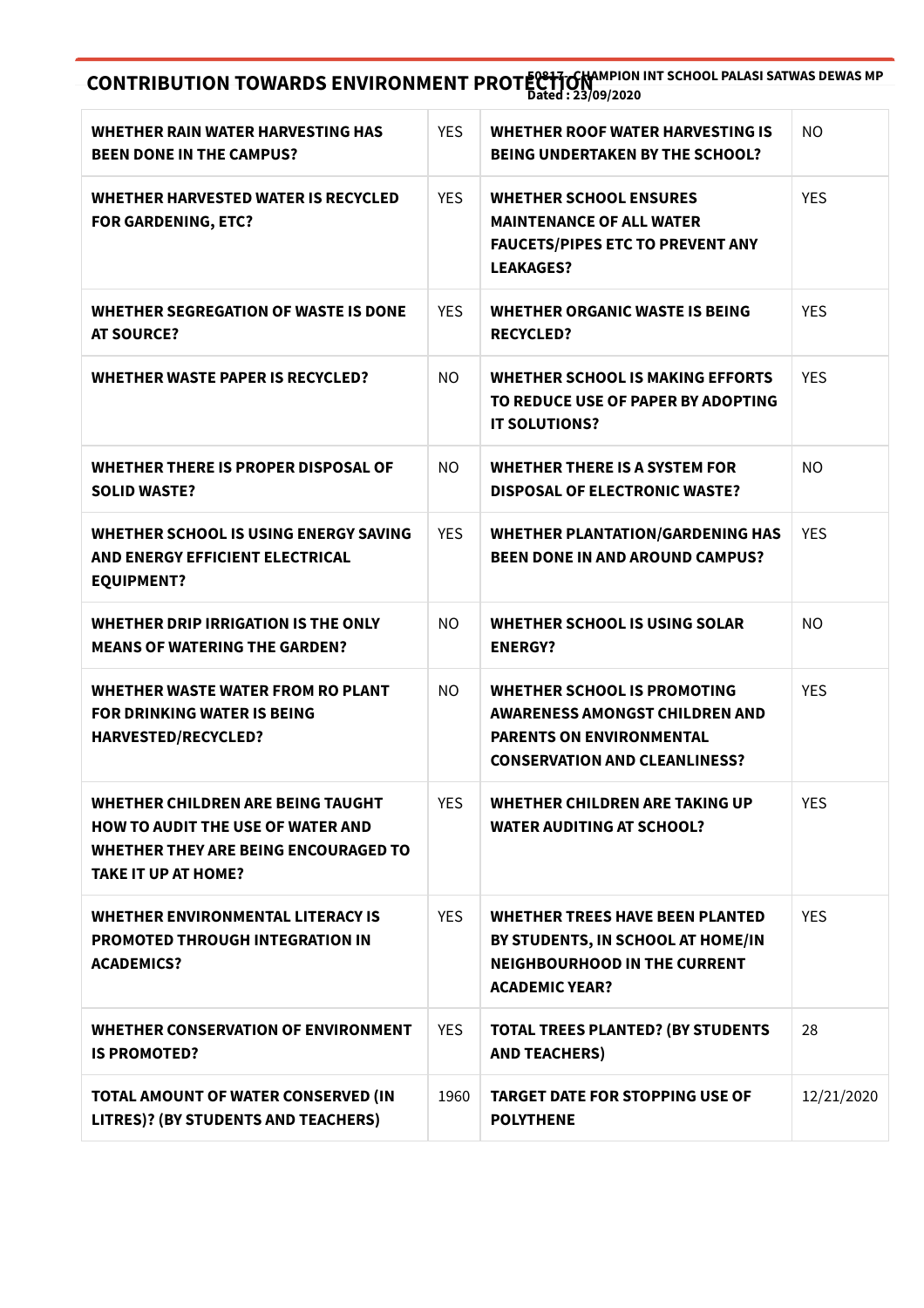| <b>OTHER VITAL INFORMATION</b>                                                                                                              |                        | 50817--CHAMPION INT SCHOOL PALASI SATWAS DEWAS MP<br>Dated: 03/09/2019                                          |                |  |
|---------------------------------------------------------------------------------------------------------------------------------------------|------------------------|-----------------------------------------------------------------------------------------------------------------|----------------|--|
| <b>10th BOARD PASS</b><br><b>PERCENTAGE</b><br>(2014/2015/2016)                                                                             | 0/100/100              | 12th BOARD PASS<br><b>PERCENTAGE</b><br>(2014/2015/2016)                                                        | 00/00/00       |  |
| <b>NAME OF</b><br><b>WELLNESS/ACTIVITY</b><br><b>TEACHER</b>                                                                                | <b>YES</b>             | <b>NAME OF</b><br><b>GRIEVANCE/COMPLAINT</b><br><b>REDRESSAL OFFICER</b>                                        | <b>NEHA PA</b> |  |
| <b>CONTACT NUMBER OF</b><br><b>GRIEVANCE/COMPLAINT</b><br><b>REDRESSAL OFFICER</b>                                                          | 9993126747             | <b>EMAIL ID OF</b><br><b>GRIEVANCE/COMPLAINT</b><br><b>REDRESSAL OFFICER</b>                                    | info@cha       |  |
| <b>NAME OF HEAD OF</b><br><b>SEXUAL HARASSMENT</b><br><b>COMMITTEE</b>                                                                      | <b>PRITI SETHI</b>     | <b>CONTACT NUMBER OF</b><br><b>HEAD OF SEXUAL</b><br><b>HARASSMENT</b><br><b>COMMITTEE</b>                      | 70277060       |  |
| <b>EMAIL ID OF HEAD OF</b><br><b>SEXUAL HARASSMENT</b><br><b>COMMITTEE</b>                                                                  | info@championschool.in | <b>NAME OF CONTACT</b><br><b>PERSON IN CASE OF</b><br><b>EMERGENCY</b>                                          | AJAY RAT       |  |
| <b>CONTACT NUMBER OF</b><br><b>CONTACT PERSON IN</b><br><b>CASE OF EMERGENCY</b>                                                            | 9589834355             | <b>EMAIL ID OF CONTACT</b><br><b>PERSON IN CASE OF</b><br><b>EMERGENCY</b>                                      | info@ch        |  |
| <b>TOTAL NUMBER OF</b><br><b>DOCTORS IN SCHOOL</b><br><b>CLINIC</b>                                                                         | 00                     | <b>TOTAL NUMBER OF</b><br><b>NURSES IN SCHOOL</b><br><b>CLINIC</b>                                              | 00             |  |
| <b>TOTAL NUMBER OF</b><br><b>BEDS IN SCHOOL CLINIC</b>                                                                                      | 02                     | <b>LEVEL OF INVOLVEMENT</b><br>OF SCHOOL IN CBSE<br><b>ACTIVITIES</b>                                           | <b>ACTIVE</b>  |  |
| <b>DO THE TEACHERS GET</b><br><b>PROPER GRADE LIKE</b><br><b>PGT/TGT AS PER THE</b><br><b>CLASSES THEY ARE</b><br><b>ENTITLED TO TEACH?</b> | <b>YES</b>             | <b>DO THE TEACHERS AND</b><br><b>STAFF GET THEIR</b><br><b>SALARY WITHIN FIRST</b><br><b>WEEK OF THE MONTH?</b> | <b>YES</b>     |  |
| <b>DOES THE SCHOOL</b><br><b>HAVE EPF FACILITY FOR</b><br><b>STAFF</b>                                                                      | <b>YES</b>             | <b>EPF REGISTRATION</b><br><b>NUMBER</b>                                                                        | MPIND13        |  |
| <b>MODE OF SALARY</b><br><b>PAYMENT</b>                                                                                                     | bankpayment            | <b>NAME OF BANK WITH</b><br><b>SALARY ACCOUNT</b>                                                               | UNION B        |  |
| <b>ARE THE SCHOOL</b><br><b>ACCOUNTS AUDITED</b><br><b>REGULARLY?</b>                                                                       | <b>YES</b>             | <b>PARENT TEACHERS</b><br><b>ASSOCIATION AS PER</b><br><b>NORMS</b>                                             | <b>YES</b>     |  |
| <b>ACADEMIC SESSION</b>                                                                                                                     | <b>APRIL TO MARCH</b>  | <b>VACATION PERIOD</b>                                                                                          | <b>MAY TO</b>  |  |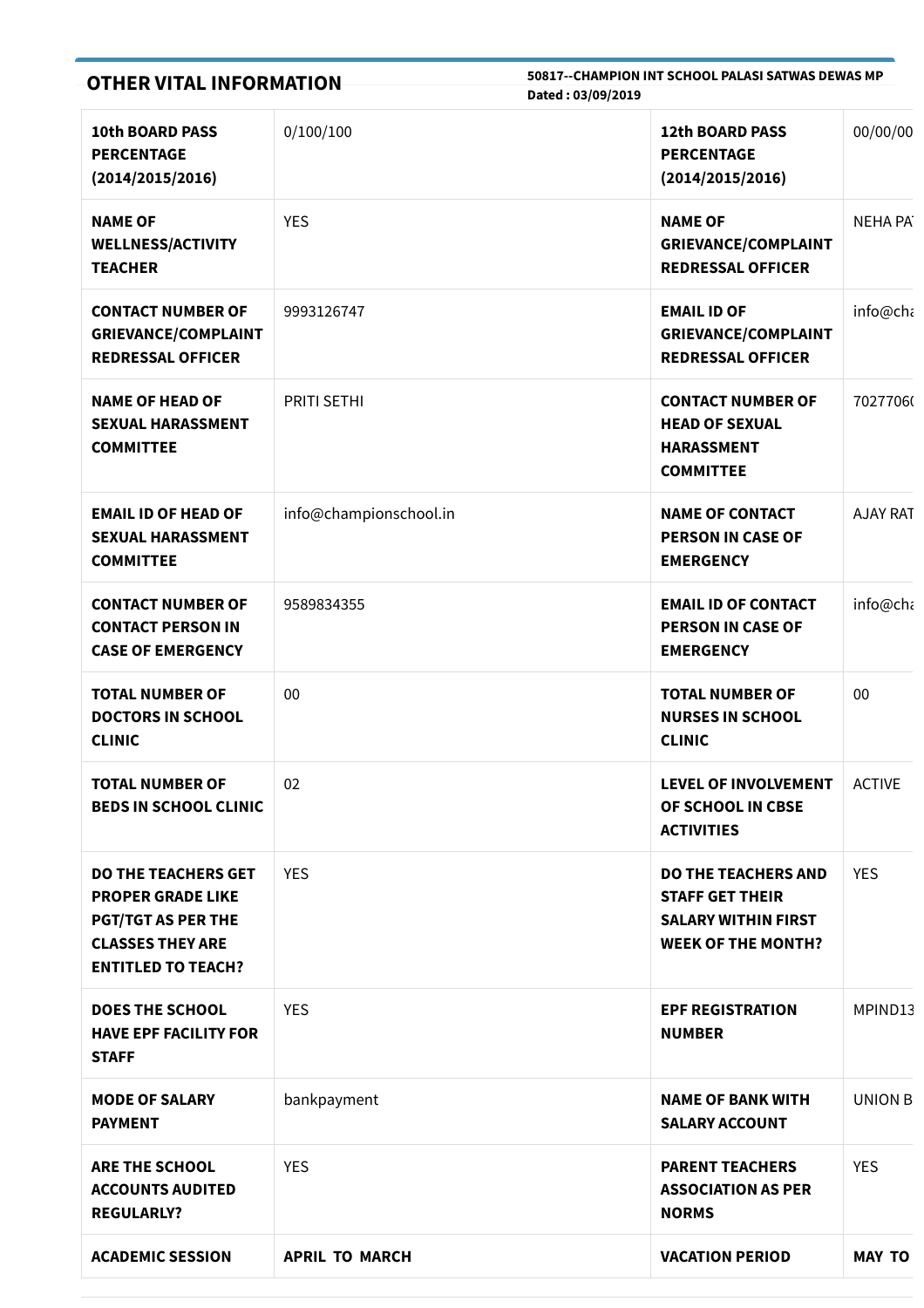| <b>AUDITED BALANCE</b><br><b>SHEET OF SCHOOL</b>                                                                                              | <b>VIEW (PdfHandler.aspx?</b><br>FileName=G:\cbse\2018\oasis\balance\50817.pdf) | <b>STAFF STATEMENT OF</b><br><b>SCHOOL</b>   | <b>VIEW (Pc</b><br><b>FileNam</b> |
|-----------------------------------------------------------------------------------------------------------------------------------------------|---------------------------------------------------------------------------------|----------------------------------------------|-----------------------------------|
| <b>VIEW (PdfHandler.aspx?</b><br><b>INCOME AND</b><br>FileName=G:\cbse\2018\oasis\income\50817.pdf)<br><b>EXPENDITURE</b><br><b>STATEMENT</b> |                                                                                 | <b>ACADEMIC CALENDAR</b><br><b>OF SCHOOL</b> | <b>VIEW (Pc</b><br><b>FileNam</b> |
|                                                                                                                                               |                                                                                 | <b>BEST PRACTICES OF SCHOOL</b>              |                                   |

1.Teacher Clarity 2.Explicit word analysis instruction including phonics 3.Instructional Planning 4.Collaboration and reflec 6.Literacy rich environment 7.Community partnership 8.Independent reading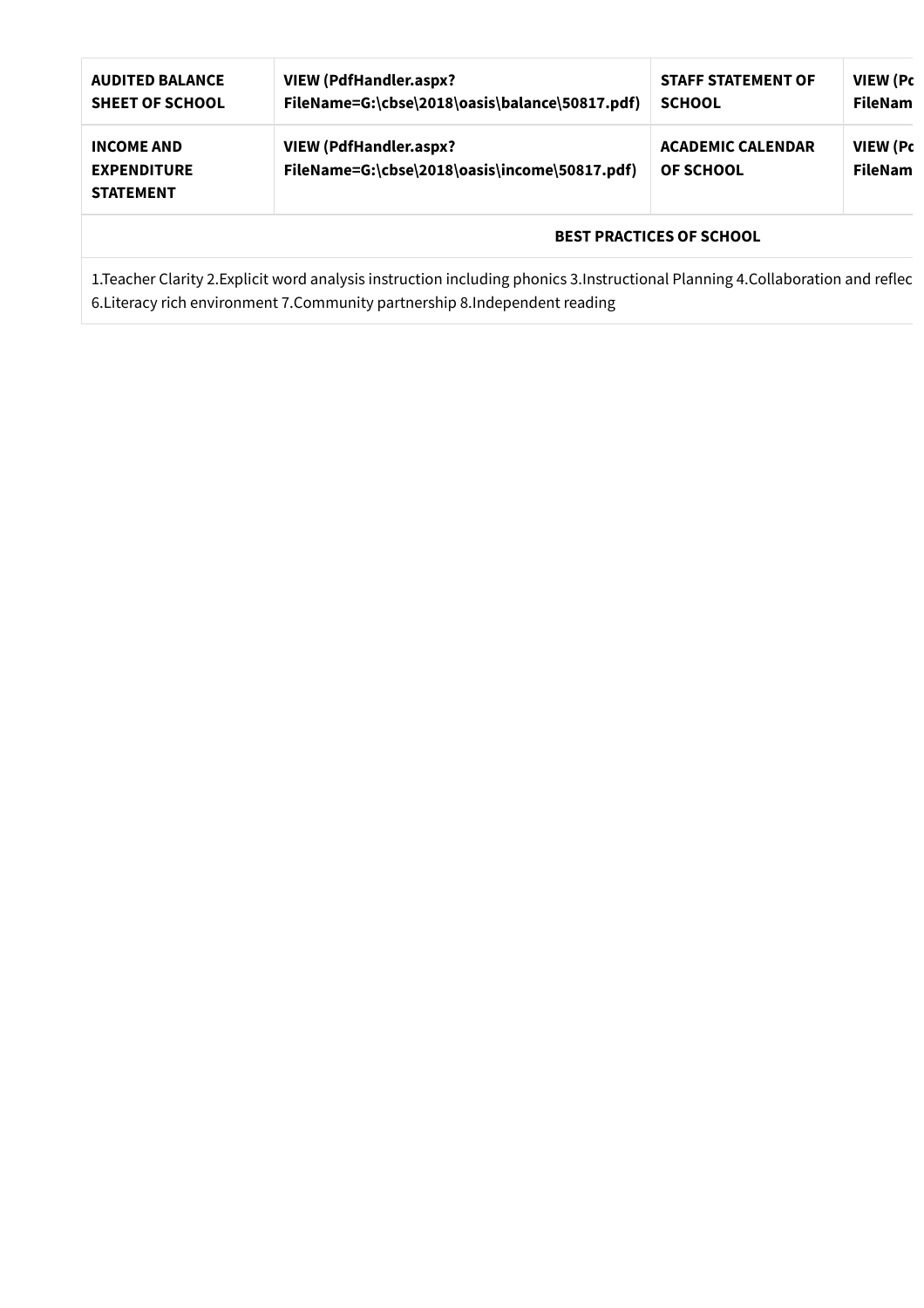| <b>OTHER INFORMATION</b>                                                                                                                                                                                                                              |                                                                                                                                           |
|-------------------------------------------------------------------------------------------------------------------------------------------------------------------------------------------------------------------------------------------------------|-------------------------------------------------------------------------------------------------------------------------------------------|
| <b>MANDATORY ART EDUCATION FROM CLASS 1 TO 10 -TWO PERIOD A</b><br><b>DAY</b>                                                                                                                                                                         | <b>WHETHER SELECTION OF TEXTBOOKS</b><br>NORMS ((SECTION-2.4.7 (A) OF AFFILI<br>(http://cbseaff.nic.in/cbse_aff/attach<br>Bye-Laws.pdf))? |
| WHETHER LIST OF PRESCRIBED BOOKS ARE PUBLISHED ON SCHOOL<br><b>WEBSITE WITH WRITTEN DECLARATION AS PER (SECTION-2.4.7 (B)</b><br>OF AFFILIATION BYE-LAWS)<br>(http://cbseaff.nic.in/cbse_aff/attachment/onlineservices/affiliation-<br>Bye-Laws.pdf)? | <b>WHETHER INFORMATION AS PER PARA</b><br>LAWS)<br>(http://cbseaff.nic.in/cbse_aff/attach<br>Bye-Laws.pdf) PUBLISHED ON THE SC            |
| WHETHER ALL GUIDELINES RELATED TO POCSO ACT COMPLIED WITH                                                                                                                                                                                             | <b>WHETHER ANNUAL REPORT CONTAIN:</b>                                                                                                     |
| AS PER (SECTION-14.25 OF AFFILIATION BYE-LAWS)                                                                                                                                                                                                        | (SECTION-14.5 OF AFFILIATION BYE-L                                                                                                        |
| (http://cbseaff.nic.in/cbse_aff/attachment/onlineservices/affiliation-                                                                                                                                                                                | (http://cbseaff.nic.in/cbse_aff/attach                                                                                                    |
| Bye-Laws.pdf)?                                                                                                                                                                                                                                        | Bye-Laws.pdf)?                                                                                                                            |
| WHETHER DISABLED STUDENTS FACILITATED AS PER (SECTION-14.15                                                                                                                                                                                           | WHETHER IN-SERVICE TRAINING ORG.                                                                                                          |
| OF AFFILIATION BYE-LAWS)                                                                                                                                                                                                                              | <b>AFFILIATION BYE-LAWS)</b>                                                                                                              |
| (http://cbseaff.nic.in/cbse_aff/attachment/onlineservices/affiliation-                                                                                                                                                                                | (http://cbseaff.nic.in/cbse_aff/attach                                                                                                    |
| Bye-Laws.pdf)?                                                                                                                                                                                                                                        | Bye-Laws.pdf)?                                                                                                                            |
| WHETHER ANNUAL HEALTH CHECK-UP OF STUDENTS DONE AND                                                                                                                                                                                                   | <b>NUMBER OF TEACHERS IN SCHOOL WI</b>                                                                                                    |
| <b>THEIR RECORDS MAINTAINED?</b>                                                                                                                                                                                                                      | <b>SHIKSHA VANI</b>                                                                                                                       |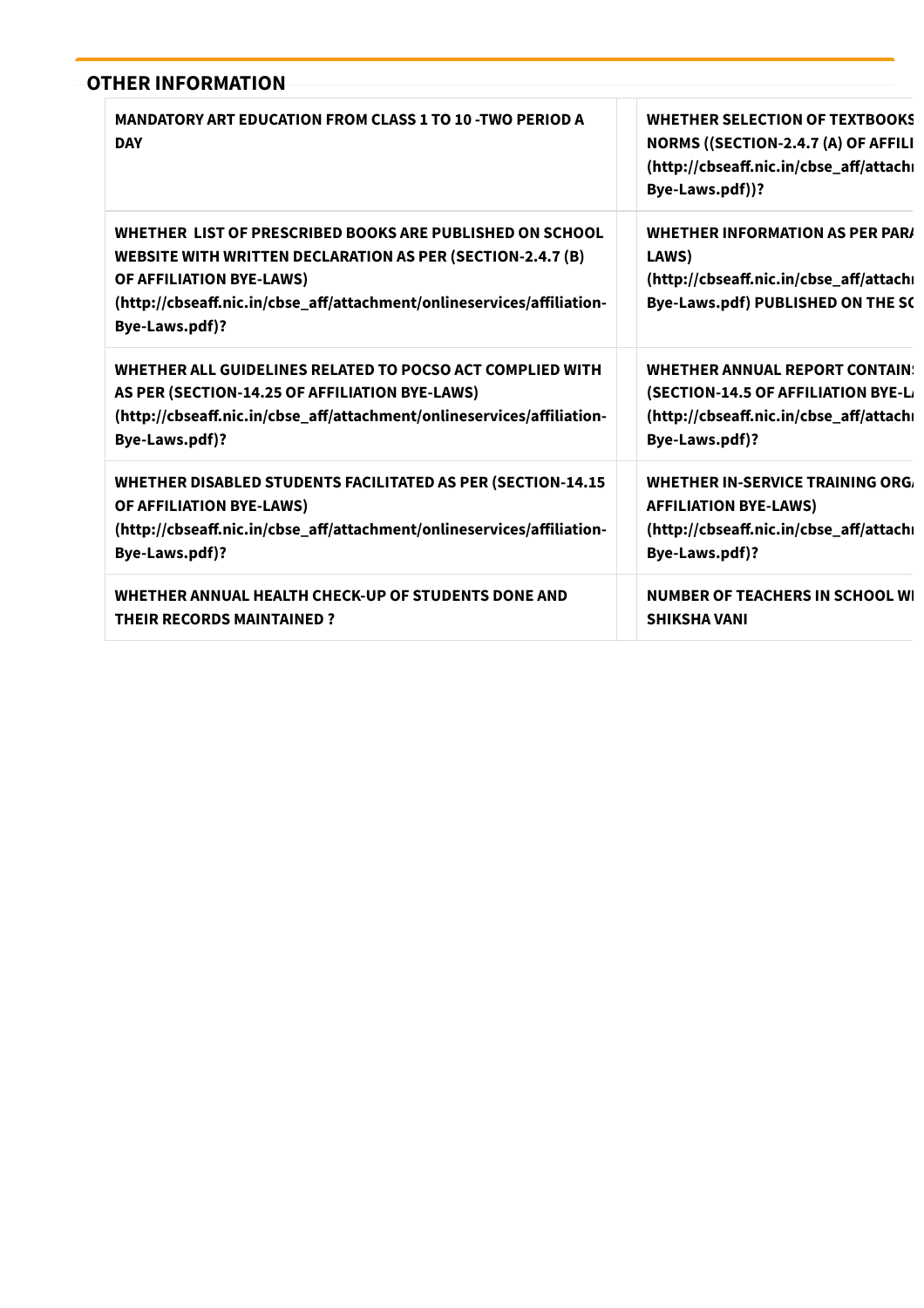| ADOPTION OF EXPERIENTIAL LEARNING PEDAGOGY -IN<br><b>WHICH GRADES</b>                                               | <b>WHETHER ANNUAL PEDAGOGICAL</b><br>PLANS PREPARED, SUBMITTED AND<br><b>IMPLEMENTATED?</b> |
|---------------------------------------------------------------------------------------------------------------------|---------------------------------------------------------------------------------------------|
| NUMBER OF TEACHERS TRAINED ON THE ANNUAL<br>THEME OF CBSE - EXPERIMENTAL LEARNING AND<br><b>INNOVATIVE PEDAGOGY</b> |                                                                                             |

## FEE STRUCTURE OF SCHOOL

50817--CHAMPION INT SCHOOL PALASI SATWAS DEWAS MP Dated : 03/09/2019

| <b>CLASS</b>                      | <b>ADMISSION</b><br><b>FEE</b><br>(in Rupees) | <b>TUITION</b><br><b>FEE</b><br>(in<br><b>Rupees</b> ) | <b>YEARLY</b><br><b>DEVELOPMENT</b><br><b>CHARGES</b><br>(in Rupees) | <b>ANNUAL/MONTHLY OTHER CHARGES</b><br><b>FOR OTHER FACILITIES</b><br>(in Rupees) |
|-----------------------------------|-----------------------------------------------|--------------------------------------------------------|----------------------------------------------------------------------|-----------------------------------------------------------------------------------|
| <b>PRIMARY</b>                    | 1000                                          | 19000                                                  | $00\,$                                                               | 5000                                                                              |
| <b>MIDDLE</b>                     | 2500                                          | 21500                                                  | 00                                                                   | 6000                                                                              |
| <b>SECONDARY</b>                  | 3000                                          | 24500                                                  | 00                                                                   | 7000                                                                              |
| <b>SENIOR</b><br><b>SECONDARY</b> | $00\,$                                        | 00                                                     | $00\,$                                                               | $00\,$                                                                            |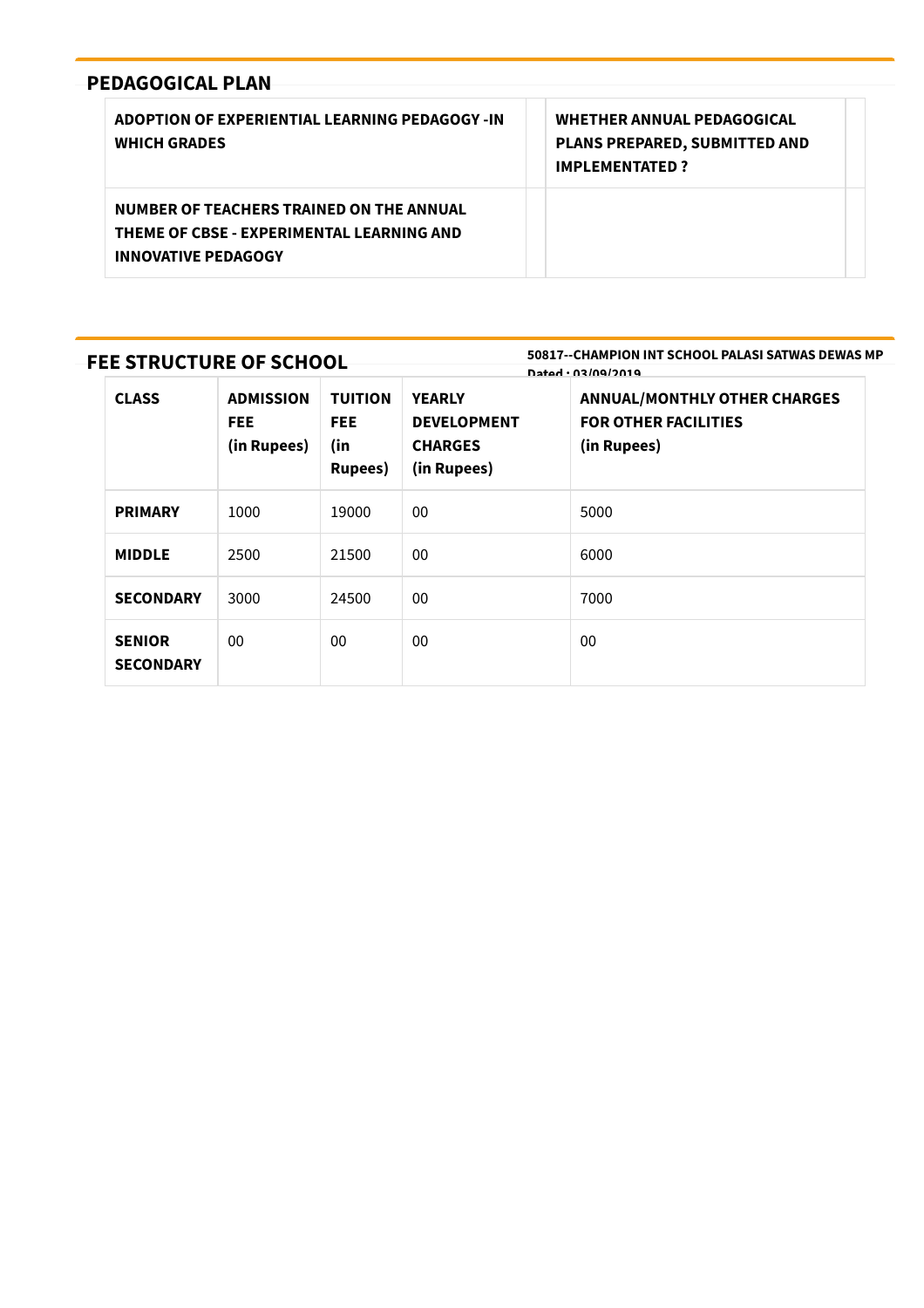# PHOTO OF SCHOOL

## SCHOOL PHOTOS

#### GEO-TAGGED PHOTO



### PLAYGROUND PHOTO



#### LIBRARY PHOTO



## SCIENCE LAB PHOTO

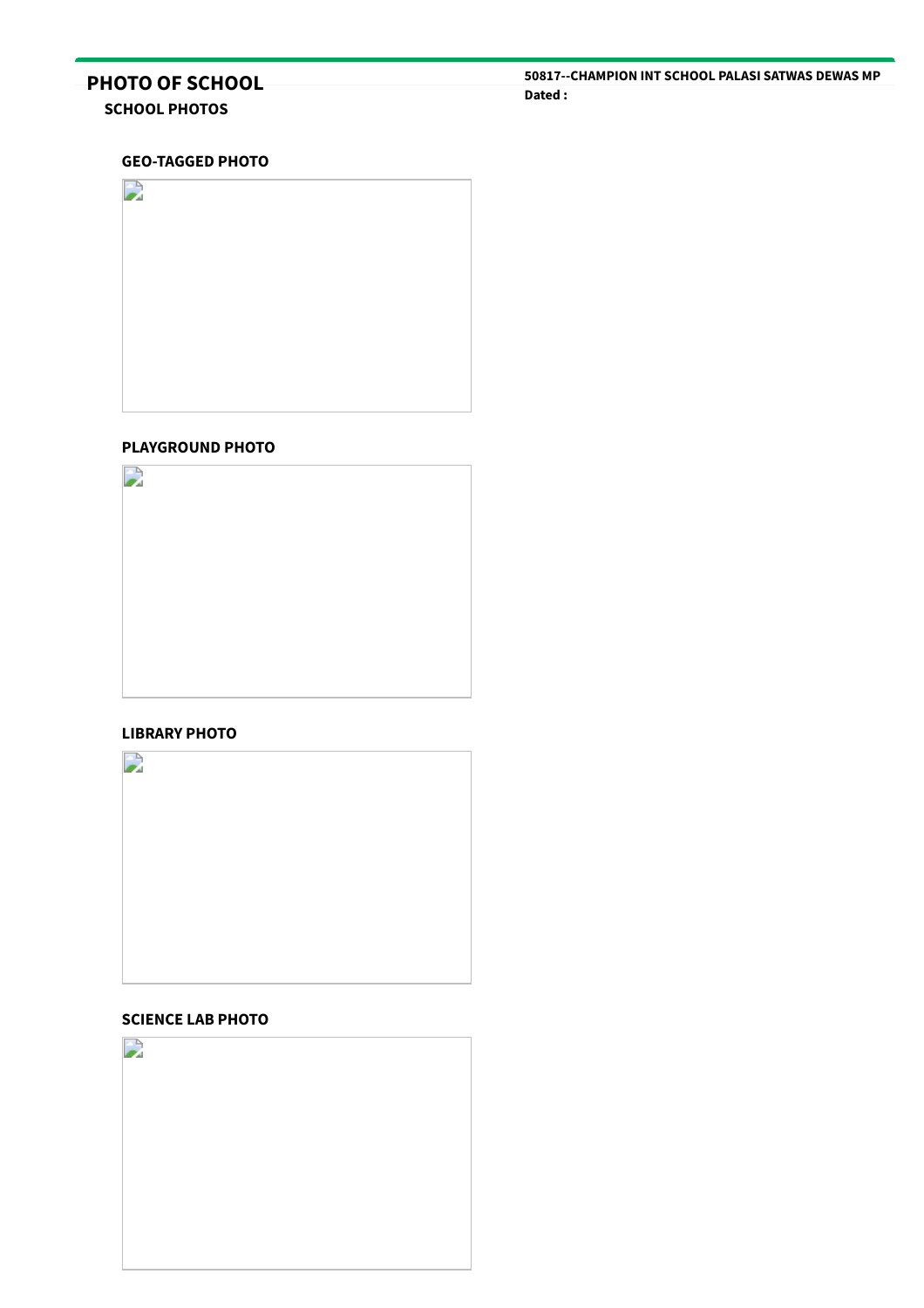## PHYSICS LAB PHOTO



#### CHEMISTRY LAB PHOTO



#### BIOLOGY LAB PHOTO



#### TOILET PHOTO

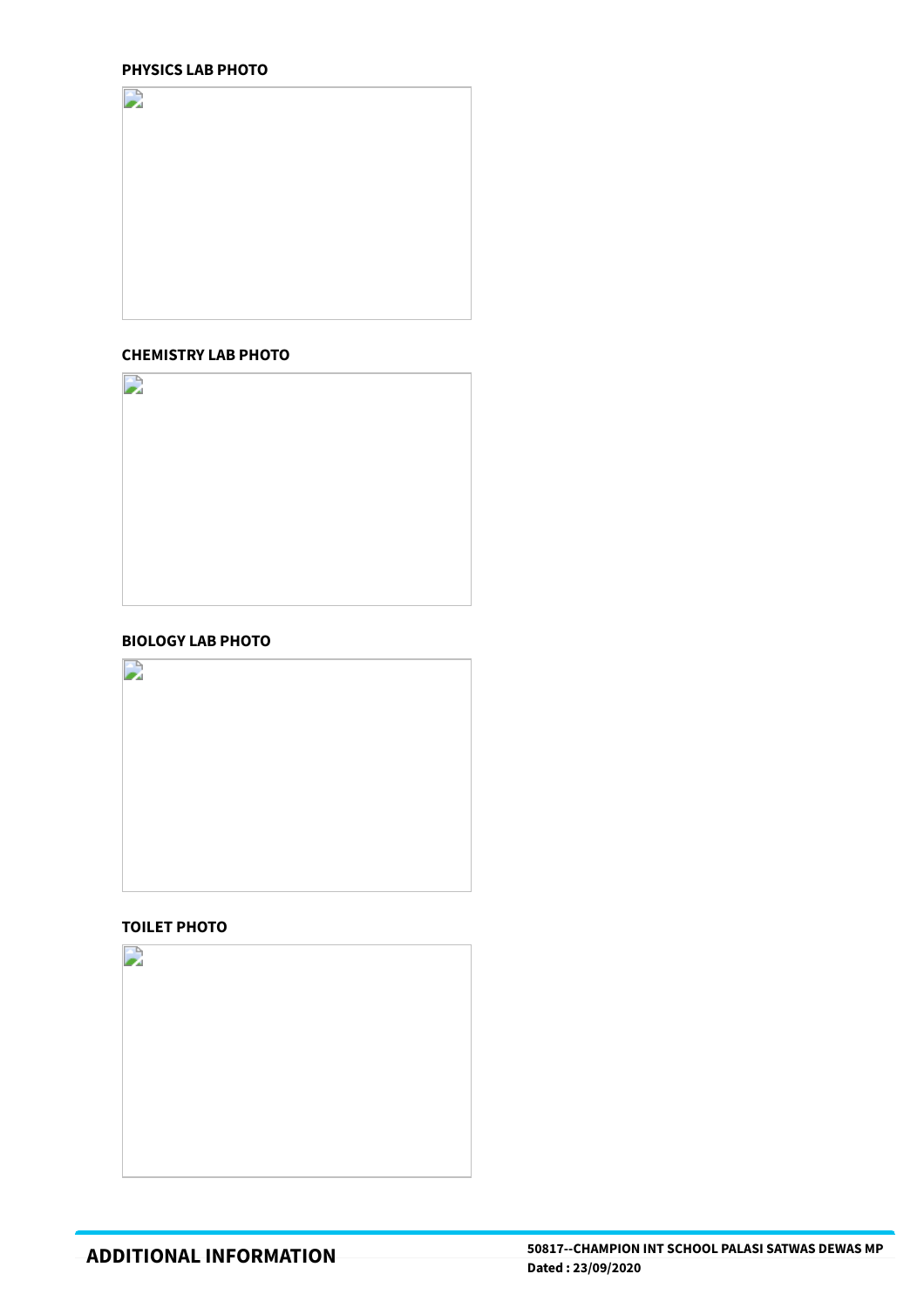| <b>U-DISE CODE</b>                                                          | 2323051404     |
|-----------------------------------------------------------------------------|----------------|
| <b>SCHOOL LOCATED IN RURAL OR URBAN AREA</b>                                | <b>RURAL</b>   |
| <b>HABITATION NAME/MOHALLA</b>                                              | <b>PALASI</b>  |
| VILLAGE NAME (FOR RURAL)/WARD NUMBER (FOR URBAN)                            | <b>PALASI</b>  |
| <b>VILLAGE PANCHAYAT NAME (FOR RURAL)</b>                                   | <b>PALASI</b>  |
| <b>PIN CODE</b>                                                             | 455459         |
| <b>CLUSTER RESOURCE CENTER NAME</b>                                         | <b>DEWAS</b>   |
| <b>CD BLOCK MANDAL/TALUKA NAME</b>                                          | <b>KANNOD</b>  |
| EDUCATIONAL ZONE/MANDAL/TALUKA NAME                                         | <b>DEWAS</b>   |
| <b>ASSEMBLY CONSTITUENCY</b>                                                | <b>BAGLI</b>   |
| <b>MUNICIPALITY</b>                                                         | <b>LOHARDA</b> |
| IS THIS SCHOOL APPROACHABLE BY ALL WEATHER ROAD                             | <b>YES</b>     |
| <b>IS THIS A SPECIAL SCHOOL FOR CWSN</b>                                    | <b>NO</b>      |
| <b>IS THIS A SHIFT SCHOOL</b>                                               | <b>NO</b>      |
| <b>IS THIS A RESIDENTIAL SCHOOL</b>                                         | <b>NO</b>      |
| <b>TYPE OF RESIDENTIAL SCHOOL</b>                                           |                |
| IS THIS A RELIGIOUS MINORITY SCHOOL                                         | <b>NO</b>      |
| <b>TYPE OF RELIGIOUS MINORITY SCHOOL</b>                                    |                |
| NUMBER OF ACADEMIC INSPECTIONS DURING LAST ACADEMIC<br><b>YEAR</b>          | 2              |
| NUMBER OF VISITS BY CRC COORDINATOR DURING LAST<br><b>ACADEMIC YEAR</b>     | $\overline{2}$ |
| NUMBER OF VISITS BY BLOCK LEVEL OFFICER DURING LAST<br><b>ACADEMIC YEAR</b> | 2              |

SCHOOL PARTICULARS FOR ELEMENTARY SCHOOL SOFT ON THE SCHOOL PALASI SATWAS DEWAS MP Dated : 23/09/2020 NUMBER OF INSTRUCTIONAL DAYS DURING LAST ACADEMIC YEAR 216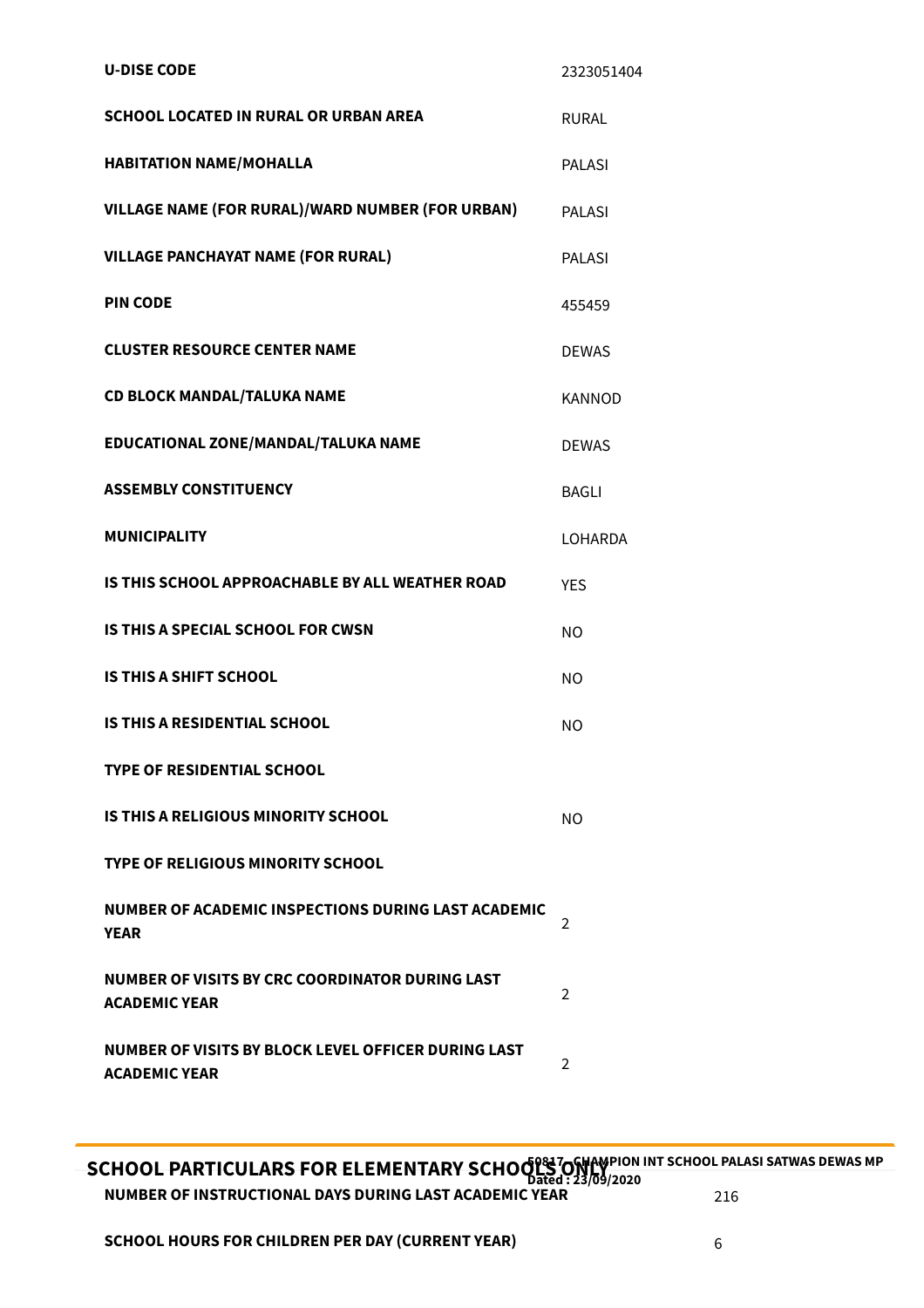| ARE PUPIL CUMULATIVE RECORDS BEING MAINTAINED?                                                                             | <b>YES</b> |
|----------------------------------------------------------------------------------------------------------------------------|------------|
| ARE PUPIL CUMULATIVE RECORDS SHARED WITH PARENTS?                                                                          | <b>YES</b> |
| NUMBER OF STUDENTS PROVIDED IN SPECIAL TRAINING (CURRENT YEAR)                                                             | $\Omega$   |
| NUMBER OF STUDENTS ENROLLED IN SPECIAL TRAINING (PREVIOUS YEAR)                                                            | 0          |
| NUMBER OF STUDENTS COMPLETED SPECIAL TRAINING (PREVIOUS YEAR)                                                              | $\Omega$   |
| HAS SCHOOL MANAGEMENT COMMITTEE (SMC) BEEN CONSTITUTED?                                                                    | <b>YES</b> |
| LANGUAGES TAUGHT AT PRIMARY STAGE: MENTION THE NAME OF LANGUAGE<br><b>OPTIONAL</b>                                         |            |
| IS ANGANWADI CENTRE IN OR ADJACENT TO SCHOOL? OPTIONAL                                                                     |            |
| NUMBER OF MEETINGS HELD BY SMC DURING LAST ACADEMIC YEAR                                                                   | 5          |
| WHETHER SMC PREPARE THE SCHOOL DEVELOPMENT PLAN                                                                            | <b>YES</b> |
| WHETHER SEPARATE BANK ACCOUNT FOR SMC NO IF YES, PROVIDE THESE DETAILS<br><b>BANK NAME</b><br><b>ACCOUNT HOLDER'S NAME</b> |            |
| <b>BANK ACCOUNT NUMBER</b><br><b>IFSC CODE</b>                                                                             |            |
|                                                                                                                            |            |
| WHEN WAS THE TEXTBOOK RECEIVED FOR CURRENT YEAR?                                                                           | JUNE       |
| WHETHER COMPLETE SET OF FREE TEXT BOOKS FOR TEACHERS LEARNING<br><b>EQUIPMENT (TLE) RECEIVED?</b>                          | NO.        |
| <b>WHETHER TLE RECEIVED FOR EACH GRADE?</b>                                                                                | NO.        |
| WHETHER PLAY MATERIAL GAMES AND SPORTS MATERIAL AVAILABLE FOR EACH<br><b>GRADE?</b>                                        | <b>YES</b> |
|                                                                                                                            |            |

ARE THE MAJORITY OF PUPILS TAUGHT THROUGH THEIR MOTHER TONGUE AT PRIMARY STAGE? OPTIONAL

SCHOOL PARTICULARS FOR SECONDARY AND HIGHER SECOND FOR SCHOOLSTONERWAS MP Dated : 23/09/2020 NUMBER OF INSTRUCTIONAL DAYS DURING LAST ACADEMIC YEAR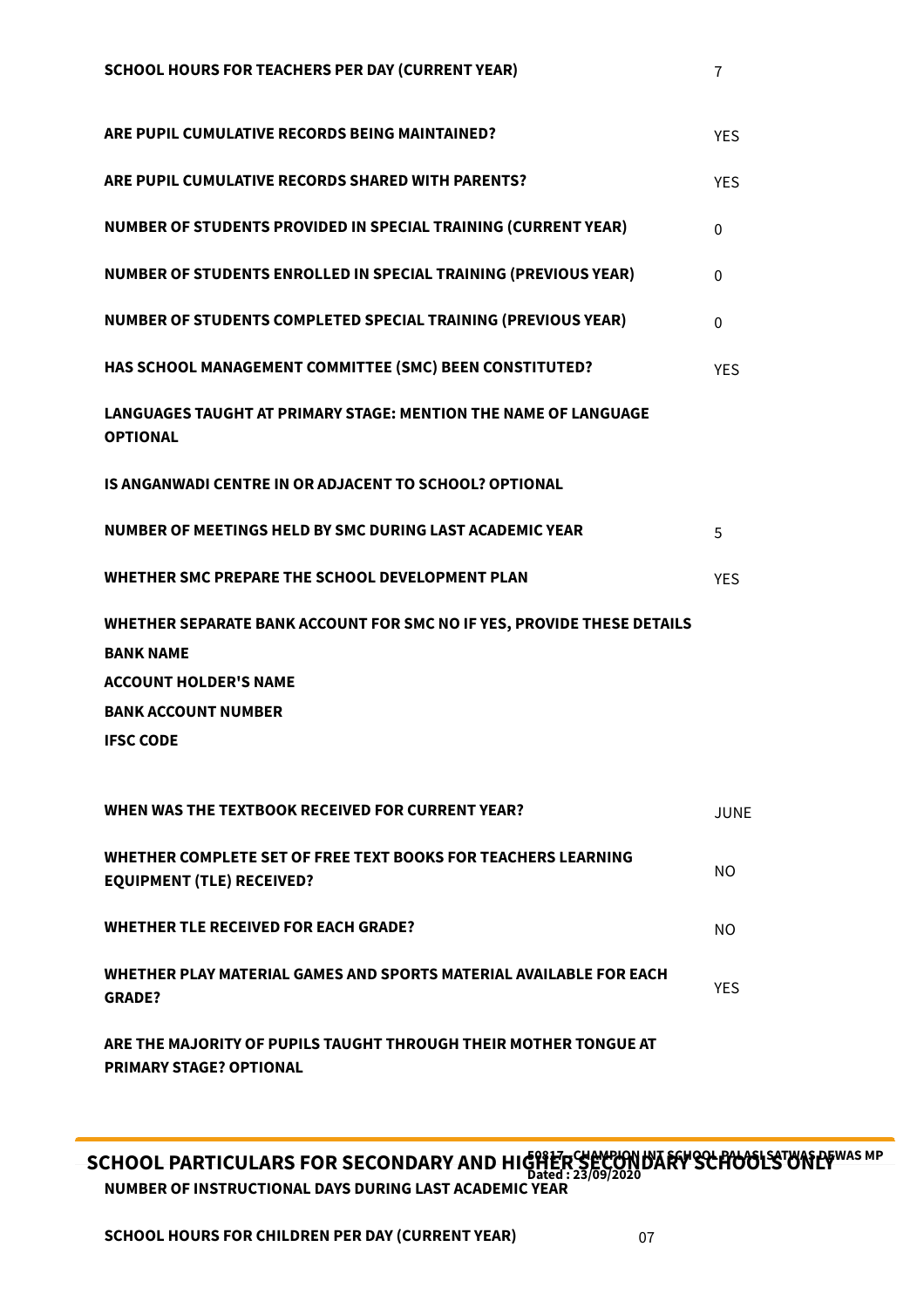ARE SCHOOL MANAGEMENT COMMITTEE (SMC) AND SCHOOL MANAGEMENT DEVELOPMENT COMMITTE (SMDC) SAME?

VIEW (PdfHandler.aspx? [FileName=G:\cbse\2018\oasis\smdc\1030845.pdf\)](http://59.179.16.89/cbse/2018/oasis/PdfHandler.aspx?FileName=G:\cbse\2018\oasis\smdc\1030845.pdf)

| PHYSICAL FACILITIES AND EQUIPMENTS<br><b>NUMBER OF CLASSROOMS BY CONDITION</b> |                                                                     | Dated: 23/09/2020 | 50817--CHAMPION INT SCHOOL PALASI SATWAS DEWAS MP |
|--------------------------------------------------------------------------------|---------------------------------------------------------------------|-------------------|---------------------------------------------------|
| <b>PUCCA</b>                                                                   | <b>PARTIALLY PUCCA</b>                                              | <b>KUCHCHA</b>    | <b>TENT</b>                                       |
| 41                                                                             | 0                                                                   | 0                 | $\mathbf 0$                                       |
| 0                                                                              | 0                                                                   | 0                 | 0                                                 |
| 0                                                                              | $\mathbf{0}$                                                        | 0                 | 0                                                 |
|                                                                                | IS LAND AVAILABLE FOR EXPANSION OF SCHOOL ACTIVITIES?               |                   | <b>YES</b>                                        |
|                                                                                | IS SEPARATE ROOM AVAILABLE FOR PRINCIPAL/HEAD TEACHER?              |                   | <b>YES</b>                                        |
| <b>TEACHER?</b>                                                                | IS SEPARATE ROOM AVAILABLE FOR VICE PRINCIPAL/ASSISTANT HEAD        |                   | <b>YES</b>                                        |
|                                                                                | IS SEPARATE ROOM AVAILABLE FOR CRAFTS/CO CURRICULAR ACTIVITIES? YES |                   |                                                   |
| IS STAFF QUARTERS AVAILABLE?                                                   |                                                                     |                   | <b>YES</b>                                        |
|                                                                                | IS HAND WASHING FACILITY AVAILABLE NEAR TOILET/URINALS ?            |                   | <b>YES</b>                                        |
| IS ELECTRICITY CONNECTION AVAILABLE?                                           |                                                                     |                   | <b>YES</b>                                        |
| <b>AVAILABLE?</b>                                                              | IS AUDIO/VISUAL/PUBLIC ADDRESS SYSTEM                               | <b>YES</b>        |                                                   |
| <b>IS LCD PROJECTOR AVAILABLE?</b>                                             |                                                                     | <b>YES</b>        |                                                   |
| <b>NUMBER OF AVAILABLE PRINTERS</b>                                            |                                                                     | 3                 |                                                   |
| <b>SPEED OF AVAILABLE PRINTERS</b>                                             |                                                                     | 20-40 PPM         |                                                   |
| <b>NUMBER OF PHOTOCOPIERS AVAILABLE</b>                                        |                                                                     | 1                 |                                                   |
| <b>IS LEASE LINE AVAILABLE?</b>                                                |                                                                     | <b>NO</b>         |                                                   |
| <b>SPEED OF LEASE LINE (IF AVAILABLE)</b>                                      |                                                                     | $\Omega$          |                                                   |
| <b>IS SCANNER AVAILABLE?</b>                                                   |                                                                     | <b>YES</b>        |                                                   |
|                                                                                | IS RAIN WATER HARVESTING IMPLEMENTED?                               | <b>YES</b>        |                                                   |

NO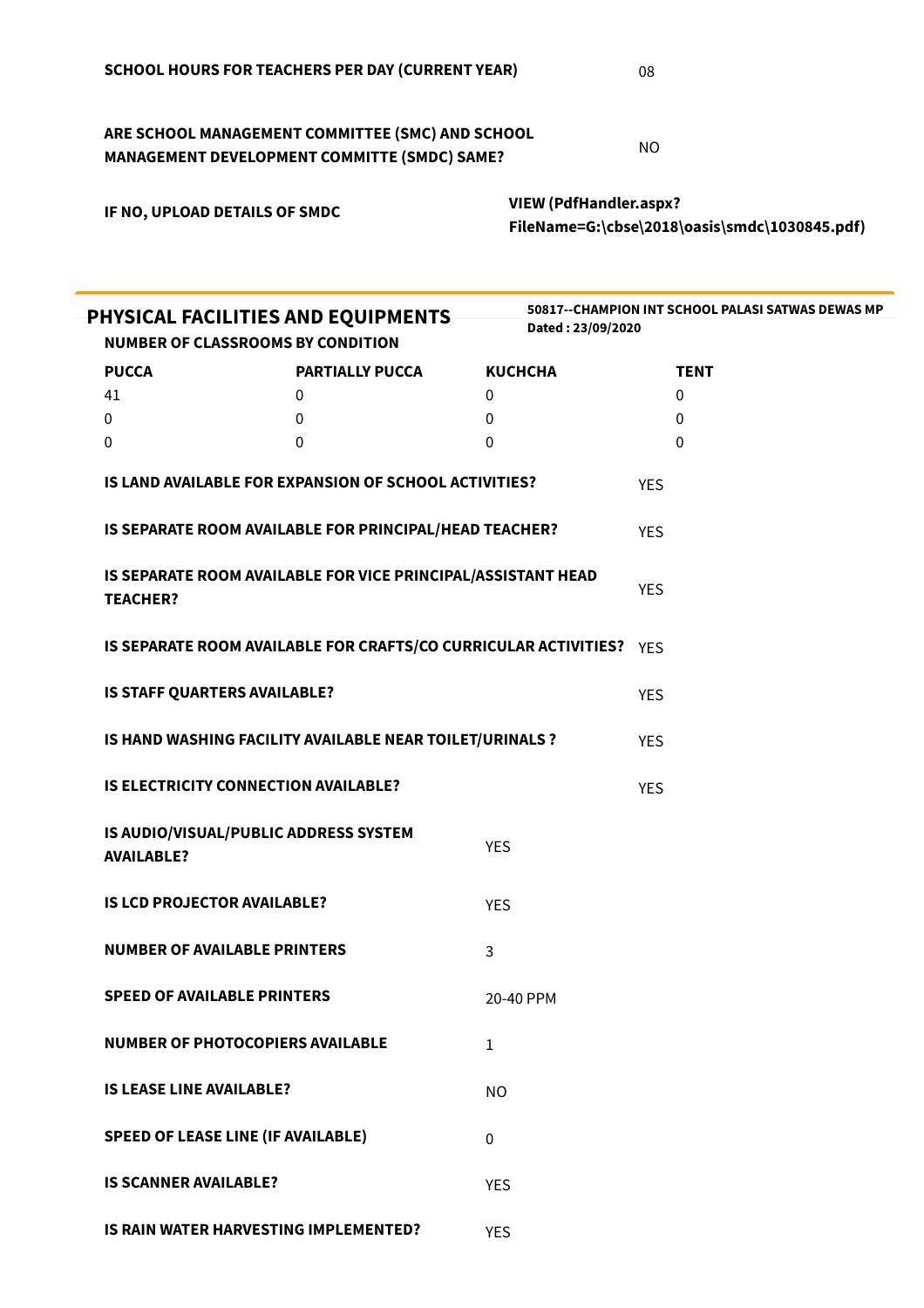# ENROLLMENT INFORMATION

50817--CHAMPION INT SCHOOL PALASI SATWAS DEWAS MP Dated : 23/09/2020

CATEGORY WISE STUDENTS

| <b>CLASS</b>            | <b>GENERAL</b> | <b>SC</b> | <b>ST</b>   | <b>OBC</b>     |
|-------------------------|----------------|-----------|-------------|----------------|
| <b>PRIMARY</b>          | 81             | 6         | 3           | 170            |
| <b>MIDDLE</b>           | 49             | 5         | 5           | 149            |
| <b>SECONDARY</b>        | $\Omega$       | $\Omega$  | $\mathbf 0$ | $\overline{0}$ |
| <b>SENIOR SECONDARY</b> | 0              | $\Omega$  | 0           | $\mathbf 0$    |

### MINORITY GROUP WISE STUDENTS

| <b>CLASS</b>            | <b>MUSLIM</b> | <b>CHRISTIAN</b> | <b>SIKH</b> | <b>JAIN</b> | <b>OTHERS</b> |
|-------------------------|---------------|------------------|-------------|-------------|---------------|
| <b>PRIMARY</b>          | $\mathbf 0$   | 0                | 4           | 4           | $\mathbf 0$   |
| <b>MIDDLE</b>           | 2             | 0                | 3           | 4           | $\mathbf 0$   |
| <b>SECONDARY</b>        | $\mathbf 0$   | $\mathbf{0}$     | $\Omega$    | $\mathbf 0$ | $\mathbf 0$   |
| <b>SENIOR SECONDARY</b> | $\mathbf 0$   | 0                | 0           | $\mathbf 0$ | 0             |

## CHILDREN WITH SPECIAL NEEDS

| <b>CLASS</b>   | <b>VISUAL</b><br><b>IMPAIRMENT</b> | <b>SPEECH</b><br><b>IMPAIRMENT</b> | <b>LOCOMOTIVE</b><br><b>IMPAIRMENT</b> | <b>HEARING</b><br><b>IMPAIRMENT</b> | <b>CEREBRAL</b><br><b>PALSY</b> | <b>LEARNING</b><br><b>DISABILITY</b> | <b>AUTISM</b> | М<br>D |
|----------------|------------------------------------|------------------------------------|----------------------------------------|-------------------------------------|---------------------------------|--------------------------------------|---------------|--------|
| $\mathbf 1$    |                                    |                                    |                                        |                                     |                                 |                                      |               |        |
| $\overline{2}$ |                                    |                                    |                                        |                                     |                                 |                                      |               |        |
| $\mathbf{3}$   |                                    |                                    |                                        |                                     |                                 |                                      |               |        |
| $\overline{4}$ |                                    |                                    |                                        |                                     |                                 |                                      |               |        |
| 5              |                                    |                                    |                                        |                                     |                                 |                                      |               |        |
| $\,6\,$        |                                    |                                    |                                        |                                     |                                 |                                      |               |        |
| $\overline{7}$ |                                    |                                    |                                        |                                     |                                 |                                      |               |        |
| $\,8\,$        |                                    |                                    |                                        |                                     |                                 |                                      |               |        |
| $9\,$          |                                    |                                    |                                        |                                     |                                 |                                      |               |        |
| 10             |                                    |                                    |                                        |                                     |                                 |                                      |               |        |
| $11\,$         |                                    |                                    |                                        |                                     |                                 |                                      |               |        |
| 12             |                                    |                                    |                                        |                                     |                                 |                                      |               |        |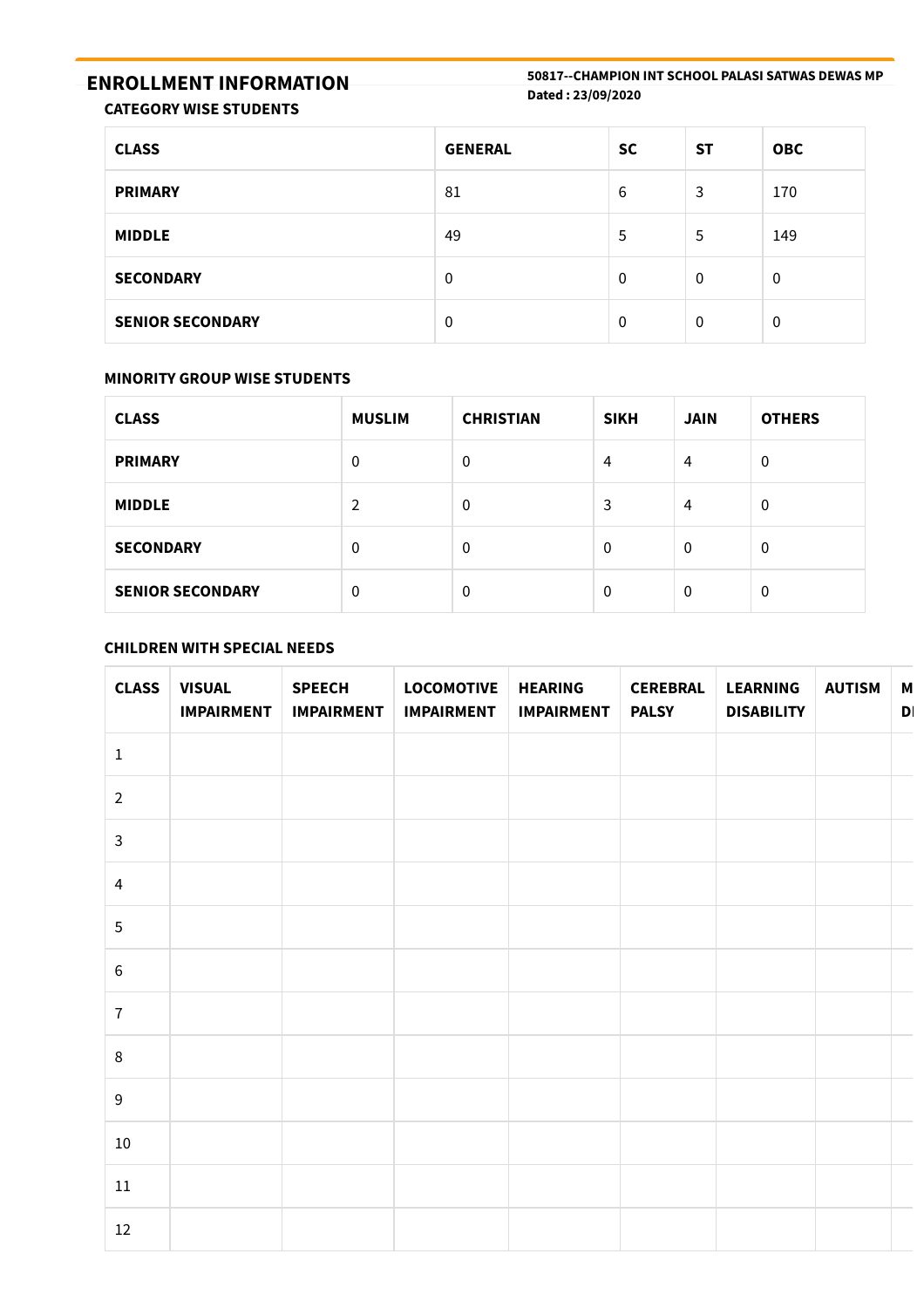

#### DOES THE SCHOOL HAVE A MANDATORY SPORTS/GAMES PERIOD FROM CLASS 1 TO 12 EVERY DAY ? YES

## FACILITY INFORMATION

50817--CHAMPION INT SCHOOL PALASI SATWAS DEWAS MP Dated : 23/09/2020

#### FACILITY PROVIDED TO PRIMARY STUDENTS

| <b>FACILITY</b>          | <b>GENERAL</b> | <b>SC</b> | -ST | <b>OBC</b> | <b>MUSLIM MINORITY</b> |
|--------------------------|----------------|-----------|-----|------------|------------------------|
| <b>FREE TEXT BOOKS</b>   |                |           |     |            |                        |
| <b>FREE UNIFORMS</b>     |                |           |     |            |                        |
| STATE DEFINED INCENTIVES |                |           |     |            |                        |

#### FACILITY PROVIDED TO UPPER PRIMARY STUDENTS

| <b>FACILITY</b>          | <b>GENERAL</b> | SC | <b>ST</b> | <b>OBC</b> | <b>MUSLIM MINORITY</b> |
|--------------------------|----------------|----|-----------|------------|------------------------|
| <b>FREE TEXT BOOKS</b>   |                |    |           |            |                        |
| <b>FREE UNIFORMS</b>     |                |    |           |            |                        |
| STATE DEFINED INCENTIVES |                |    |           |            |                        |

#### FACILITY PROVIDED TO CWSN STUDENTS

| <b>FACILITY</b>          | <b>ELEMENTARY</b> | <b>SECONDARY</b> | <b>HIGHER SECONDARY</b> |
|--------------------------|-------------------|------------------|-------------------------|
| <b>BRAILL BOOKS/KITS</b> |                   |                  |                         |
| LOW VISION KIT           |                   |                  |                         |
| <b>BRACES</b>            |                   |                  |                         |
| <b>CRUTCHES</b>          |                   |                  |                         |
| <b>WHEEL CHAIRS</b>      |                   |                  |                         |